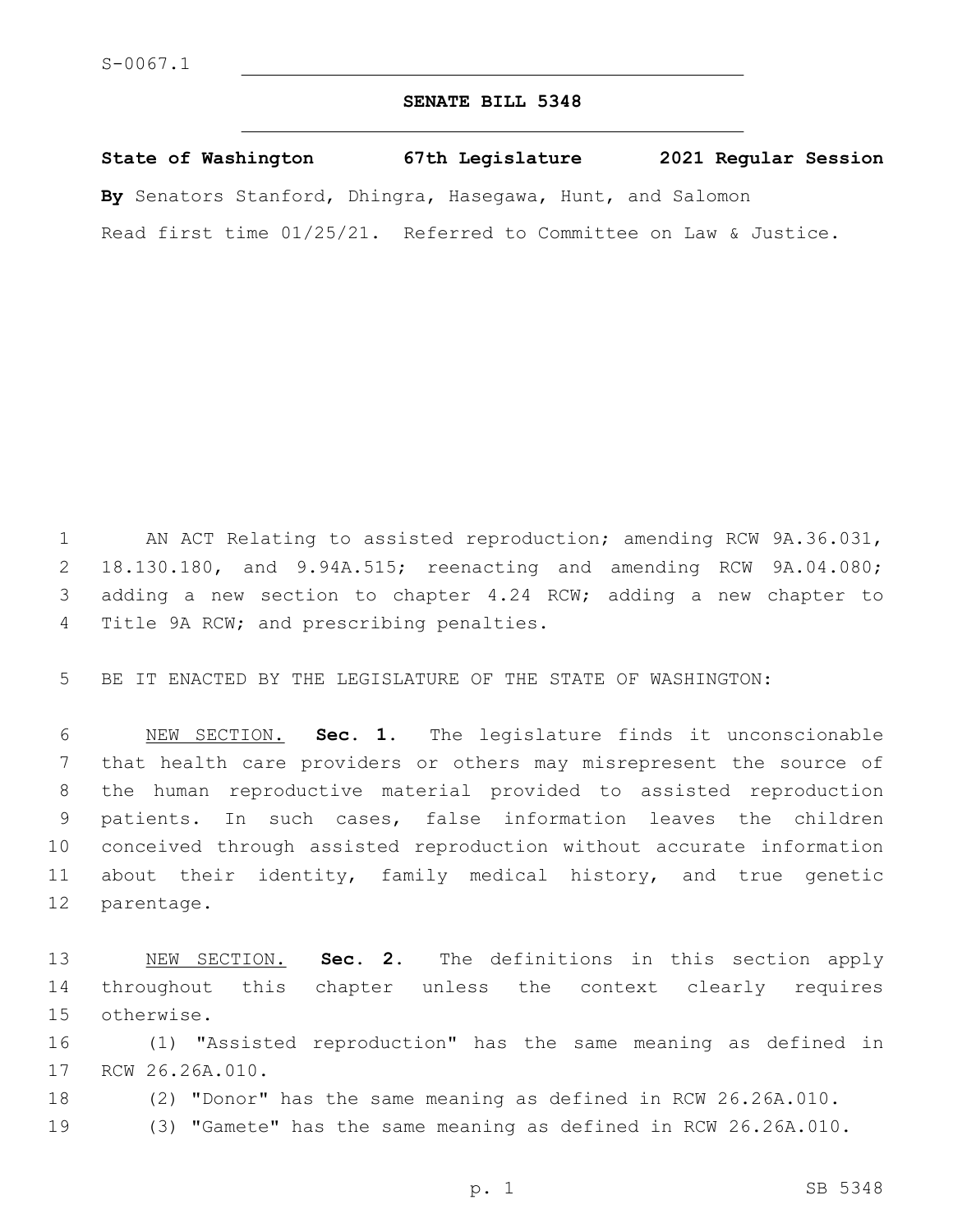(4) "Health care facility" has the same meaning as defined in RCW 70.38.025.2

 (5) "Health care provider" has the same meaning as defined in RCW 7.70.020.4

 (6) "Human reproductive material" means (a) a human gamete; or (b) a human organism at any stage of development from fertilized ovum 7 to embryo.

 NEW SECTION. **Sec. 3.** (1) A person is guilty of false representation in assisted reproduction if he or she knowingly provides false information to a patient related to:

(a) An assisted reproduction procedure or treatment;

 (b) The human reproductive material used or provided for assisted 13 reproduction;

 (c) The identity of a donor of human reproductive material used or provided for assisted reproduction including, but not limited to, the donor's name, birthdate, or address at the time of donation; or

 (d) A donor's medical history including, but not limited to, a present illness of a donor at the time of donation; a past illness of a donor; or the social, genetic, or family history pertaining to a 20 donor's health.

 (2) A health care provider is guilty of false representation in assisted reproduction if the health care provider knowingly uses or provides human reproductive material for assisted reproduction other than the human reproductive material the health care provider agreed 25 to be used or provided in writing.

 (3) An entity that is licensed or operating in Washington state 27 as a health care facility, gamete bank, or fertility clinic is guilty of false representation in assisted reproduction when it:

 (a) Provides a patient with human reproductive material other than the human reproductive material that was agreed to be provided 31 in writing between the patient and the entity;

 (b) Disregards agreements between the donor and the gamete bank, 33 fertility clinic, or health care facility; or

 (c) Fails to make good faith efforts to provide a child conceived by assisted reproduction with a donor's identifying information as 36 required under RCW 26.26A.820.

 (4) Each incidence of false representation in assisted 38 reproduction constitutes a separate offense.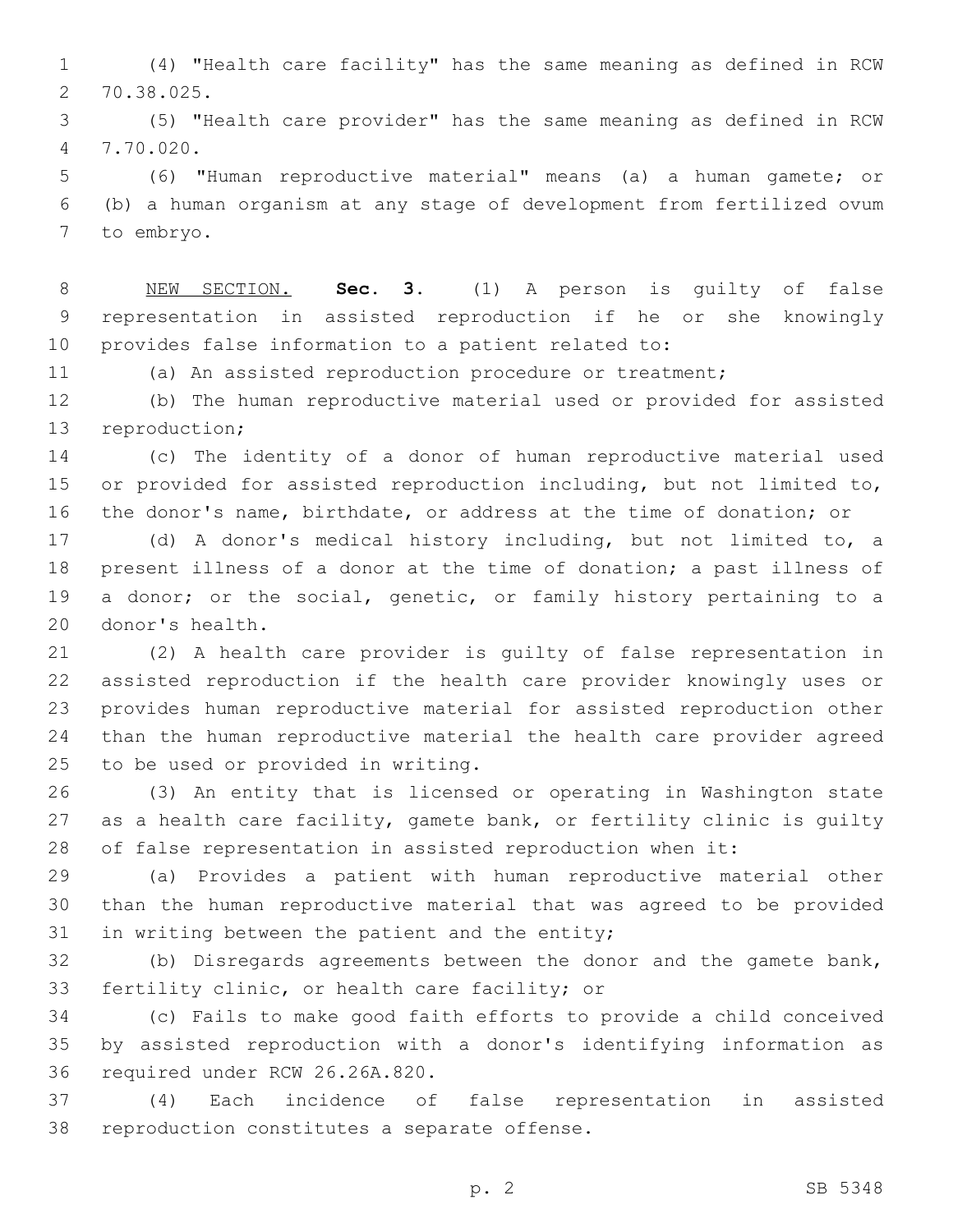1 (5) A violation of this section is a class C felony punishable under chapter 9A.20 RCW.2

3 (6) Nothing in this chapter shall be construed to prohibit a 4 person from pursuing any other remedy provided by law.

5 NEW SECTION. **Sec. 4.** A new section is added to chapter 4.24 RCW to read as follows:6

 (1) A child conceived by assisted reproduction, a donor, or a patient who utilized assisted reproduction with a health care provider or at a health care facility, or a patient's spouse at the time when the patient utilized assisted reproduction, may maintain a civil cause of action for damages for false representation in 12 assisted reproduction.

 (2) The plaintiff in a civil action brought under this section must prove by a preponderance of the evidence that the defendant or defendants made false representations in assisted reproduction to a patient, a donor, or a child conceived by assisted reproduction, as 17 described in section 3 of this act.

 (3) In a civil action brought under this section, each act of false representation in assisted reproduction is a violation of this section and the defendant or defendants are liable for civil damages of five thousand dollars or economic and noneconomic damages, whichever is greater, and reasonable attorneys' fees as determined by 23 the court.

24 **Sec. 5.** RCW 9A.04.080 and 2019 c 93 s 2 and 2019 c 87 s 2 are 25 each reenacted and amended to read as follows:

26 (1) Prosecutions for criminal offenses shall not be commenced 27 after the periods prescribed in this section.

28 (a) The following offenses may be prosecuted at any time after 29 their commission:

- (i) Murder;30
- 31 (ii) Homicide by abuse;
- 32 (iii) Arson if a death results;

33 (iv) Vehicular homicide;

34 (v) Vehicular assault if a death results;

35 (vi) Hit-and-run injury-accident if a death results (RCW  $36 \quad 46.52.020(4))$ ;

37 (vii) Rape in the first degree (RCW 9A.44.040) if the victim is 38 under the age of sixteen;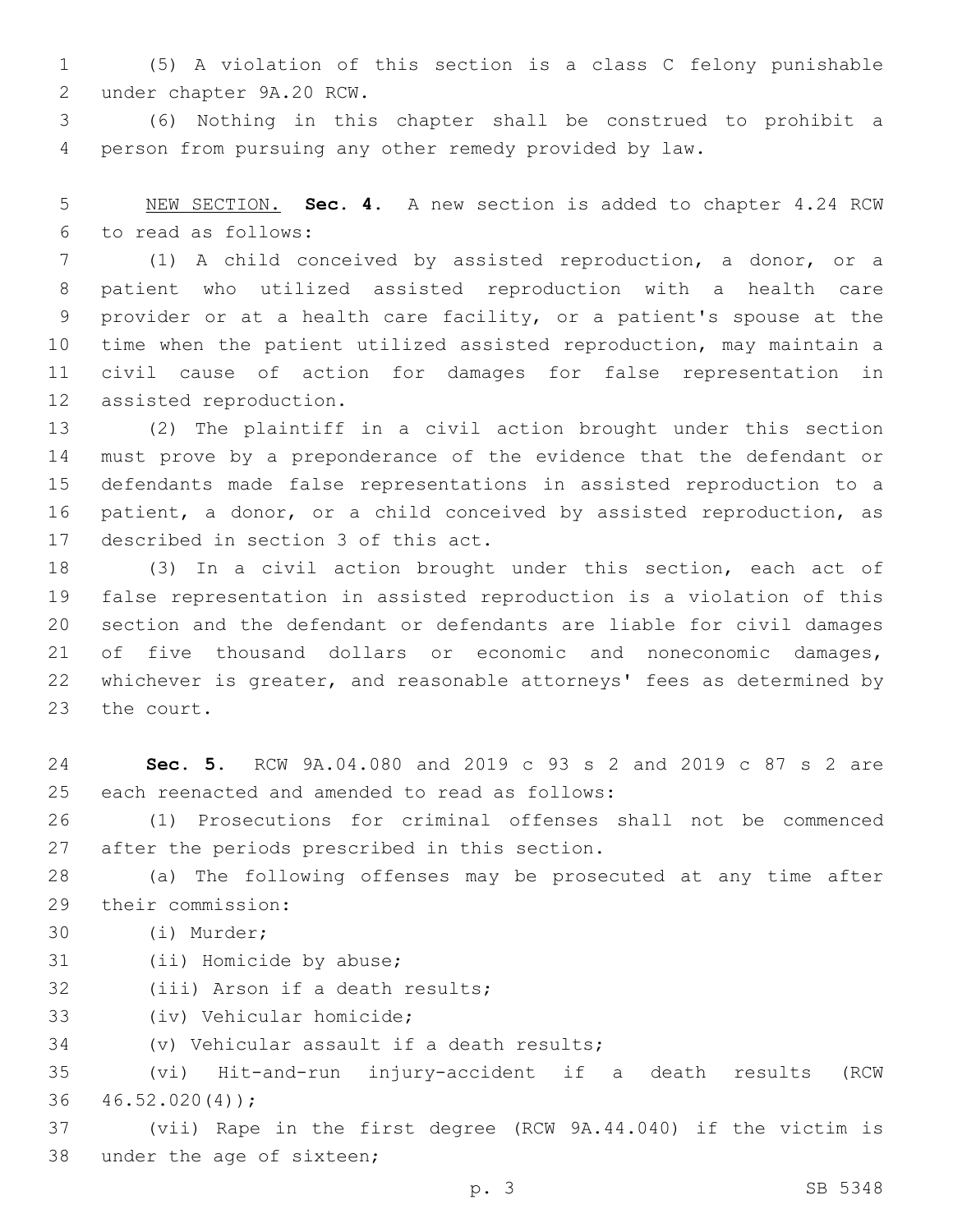(viii) Rape in the second degree (RCW 9A.44.050) if the victim is 2 under the age of sixteen; (ix) Rape of a child in the first degree (RCW 9A.44.073); (x) Rape of a child in the second degree (RCW 9A.44.076); (xi) Rape of a child in the third degree (RCW 9A.44.079); (xii) Sexual misconduct with a minor in the first degree (RCW  $7, 9A.44.093$ ; (xiii) Custodial sexual misconduct in the first degree (RCW  $9A.44.160$ ; (xiv) Child molestation in the first degree (RCW 9A.44.083); (xv) Child molestation in the second degree (RCW 9A.44.086); (xvi) Child molestation in the third degree (RCW 9A.44.089); and (xvii) Sexual exploitation of a minor (RCW 9.68A.040). (b) Except as provided in (a) of this subsection, the following offenses may not be prosecuted more than twenty years after its 16 commission: 17 (i) Rape in the first degree (RCW 9A.44.040); (ii) Rape in the second degree (RCW 9A.44.050); or 19 (iii) Indecent liberties (RCW 9A.44.100). (c) The following offenses may not be prosecuted more than ten 21 years after its commission: (i) Any felony committed by a public officer if the commission is in connection with the duties of his or her office or constitutes a breach of his or her public duty or a violation of the oath of 25 office; 26 (ii) Arson if no death results; (iii) Rape in the third degree (RCW 9A.44.060); 28 (iv) Attempted murder; or (v) Trafficking under RCW 9A.40.100.29 (d) A violation of any offense listed in this subsection (1)(d) may be prosecuted up to ten years after its commission or, if committed against a victim under the age of eighteen, up to the 33 victim's thirtieth birthday, whichever is later: (i) RCW 9.68A.100 (commercial sexual abuse of a minor); (ii) RCW 9.68A.101 (promoting commercial sexual abuse of a 36 minor); (iii) RCW 9.68A.102 (promoting travel for commercial sexual abuse 38 of a minor); or (iv) RCW 9A.64.020 (incest).39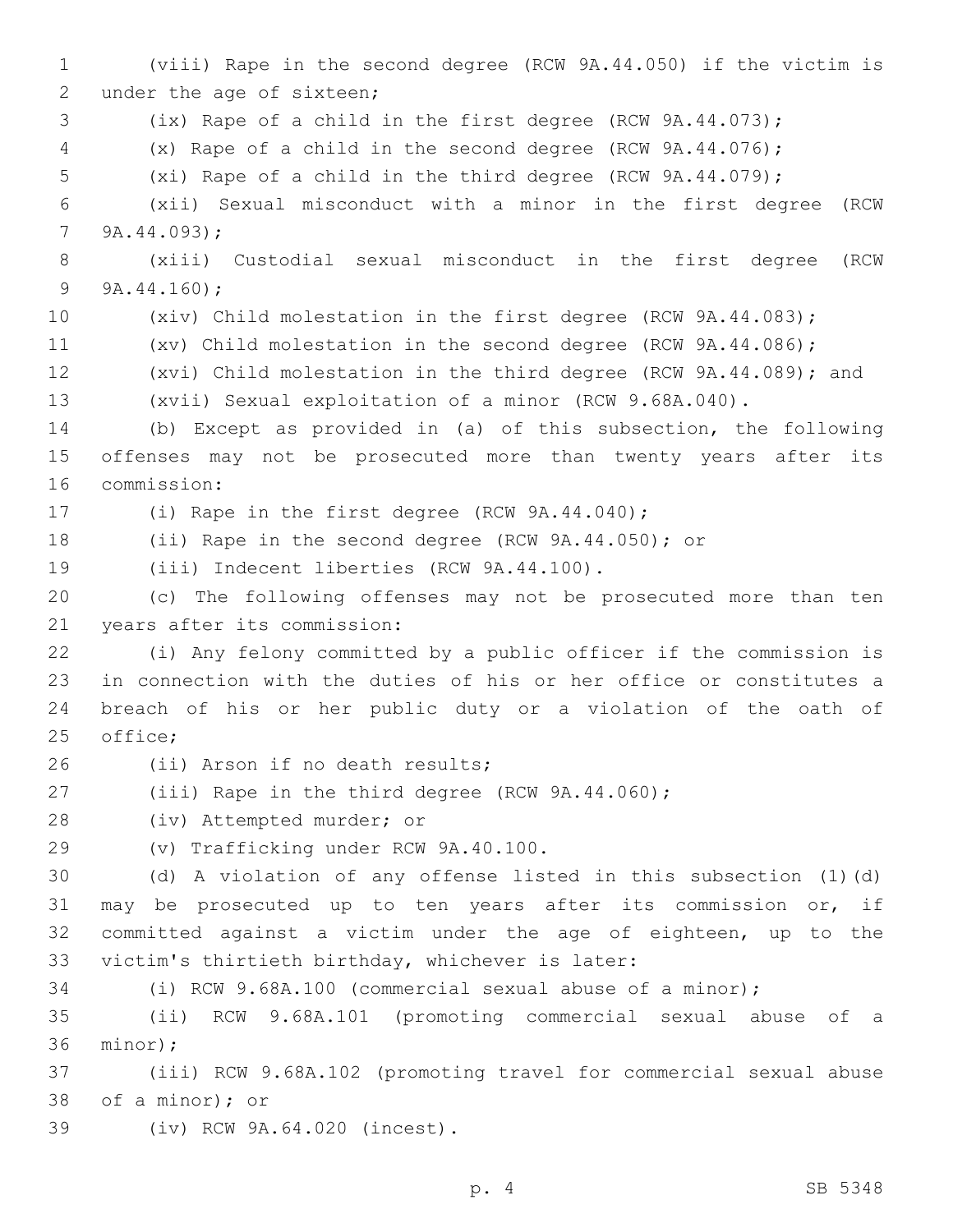(e) The following offenses may not be prosecuted more than six years after its commission or discovery, whichever occurs later:

(i) Violations of RCW 9A.82.060 or 9A.82.080;3

(ii) Any felony violation of chapter 9A.83 RCW;

(iii) Any felony violation of chapter 9.35 RCW;

 (iv) Theft in the first or second degree under chapter 9A.56 RCW 7 when accomplished by color or aid of deception;

8 (v) Theft from a vulnerable adult under RCW 9A.56.400; (( $\Theta$ r))

 (vi) Trafficking in stolen property in the first or second degree under chapter 9A.82 RCW in which the stolen property is a motor vehicle or major component part of a motor vehicle as defined in RCW 46.80.010; or

## (vii) False representation in assisted reproduction.

 (f) The following offenses may not be prosecuted more than five 15 years after its commission: Any class C felony under chapter 74.09, 16 82.36, or 82.38 RCW.

 (g) Bigamy may not be prosecuted more than three years after the 18 time specified in RCW 9A.64.010.

 (h) A violation of RCW 9A.56.030 may not be prosecuted more than three years after the discovery of the offense when the victim is a tax exempt corporation under 26 U.S.C. Sec. 501(c)(3).

 (i) No other felony may be prosecuted more than three years after its commission; except that in a prosecution under RCW 9A.44.115, if the person who was viewed, photographed, or filmed did not realize at 25 the time that he or she was being viewed, photographed, or filmed, the prosecution must be commenced within two years of the time the person who was viewed or in the photograph or film first learns that 28 he or she was viewed, photographed, or filmed.

 (j) No gross misdemeanor may be prosecuted more than two years 30 after its commission.

 (k) No misdemeanor may be prosecuted more than one year after its commission.32

 (2) The periods of limitation prescribed in subsection (1) of this section do not run during any time when the person charged is not usually and publicly resident within this state.

 (3) In any prosecution for a sex offense as defined in RCW 9.94A.030, the periods of limitation prescribed in subsection (1) of this section run from the date of commission or two years from the date on which the identity of the suspect is conclusively established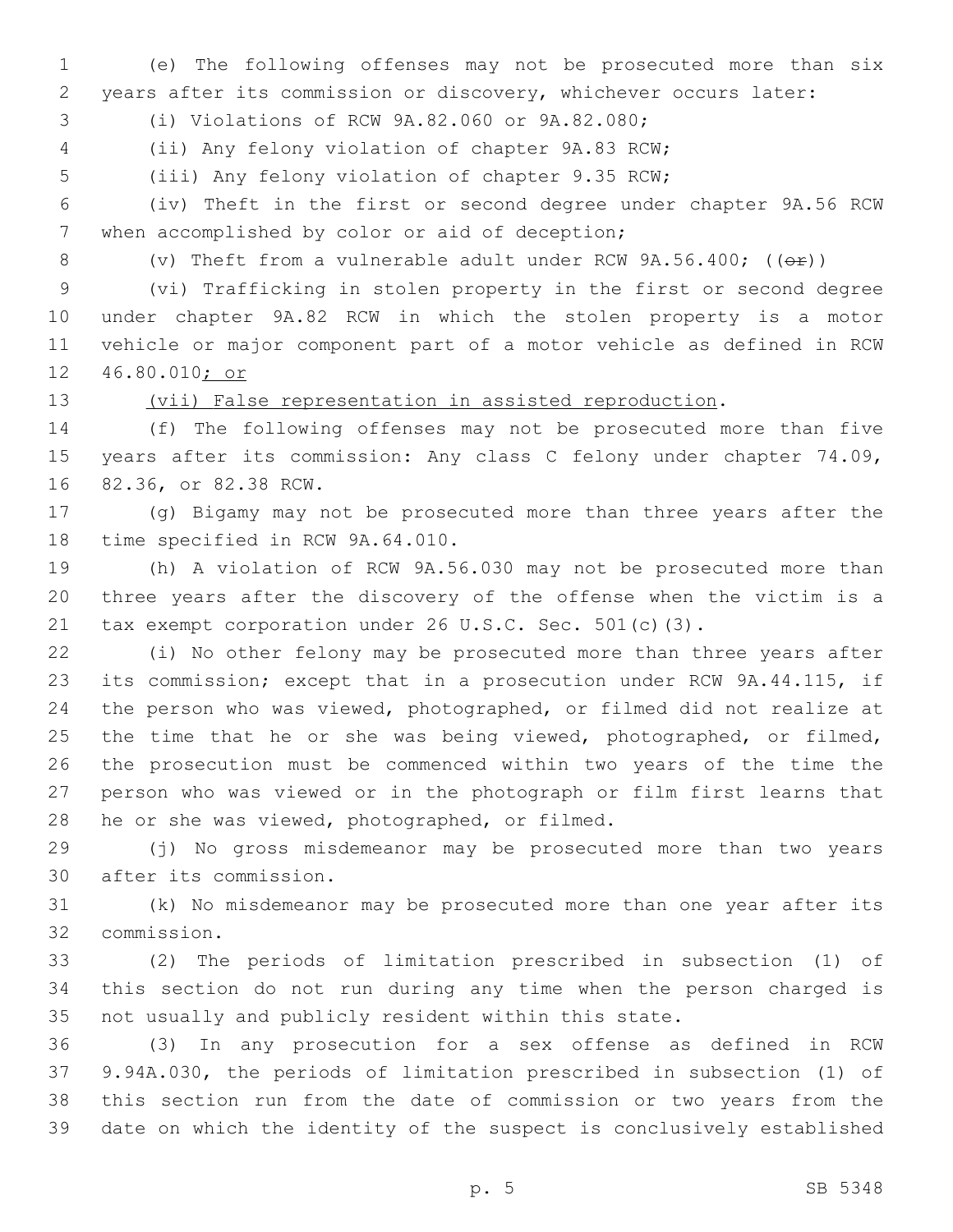by deoxyribonucleic acid testing or by photograph as defined in RCW 2 9.68A.011, whichever is later.

 (4) If, before the end of a period of limitation prescribed in subsection (1) of this section, an indictment has been found or a complaint or an information has been filed, and the indictment, complaint, or information is set aside, then the period of limitation is extended by a period equal to the length of time from the finding 8 or filing to the setting aside.

 **Sec. 6.** RCW 9A.36.031 and 2013 c 256 s 1 are each amended to read as follows:10

 (1) A person is guilty of assault in the third degree if he or she, under circumstances not amounting to assault in the first or 13 second degree:

 (a) With intent to prevent or resist the execution of any lawful process or mandate of any court officer or the lawful apprehension or detention of himself, herself, or another person, assaults another; 17 or

 (b) Assaults a person employed as a transit operator or driver, the immediate supervisor of a transit operator or driver, a mechanic, or a security officer, by a public or private transit company or a contracted transit service provider, while that person is performing his or her official duties at the time of the assault; or

 (c) Assaults a school bus driver, the immediate supervisor of a 24 driver, a mechanic, or a security officer, employed by a school district transportation service or a private company under contract for transportation services with a school district, while the person 27 is performing his or her official duties at the time of the assault; 28 or

 (d) With criminal negligence, causes bodily harm to another person by means of a weapon or other instrument or thing likely to 31 produce bodily harm; or

 (e) Assaults a firefighter or other employee of a fire department, county fire marshal's office, county fire prevention bureau, or fire protection district who was performing his or her 35 official duties at the time of the assault; or

 (f) With criminal negligence, causes bodily harm accompanied by substantial pain that extends for a period sufficient to cause 38 considerable suffering; or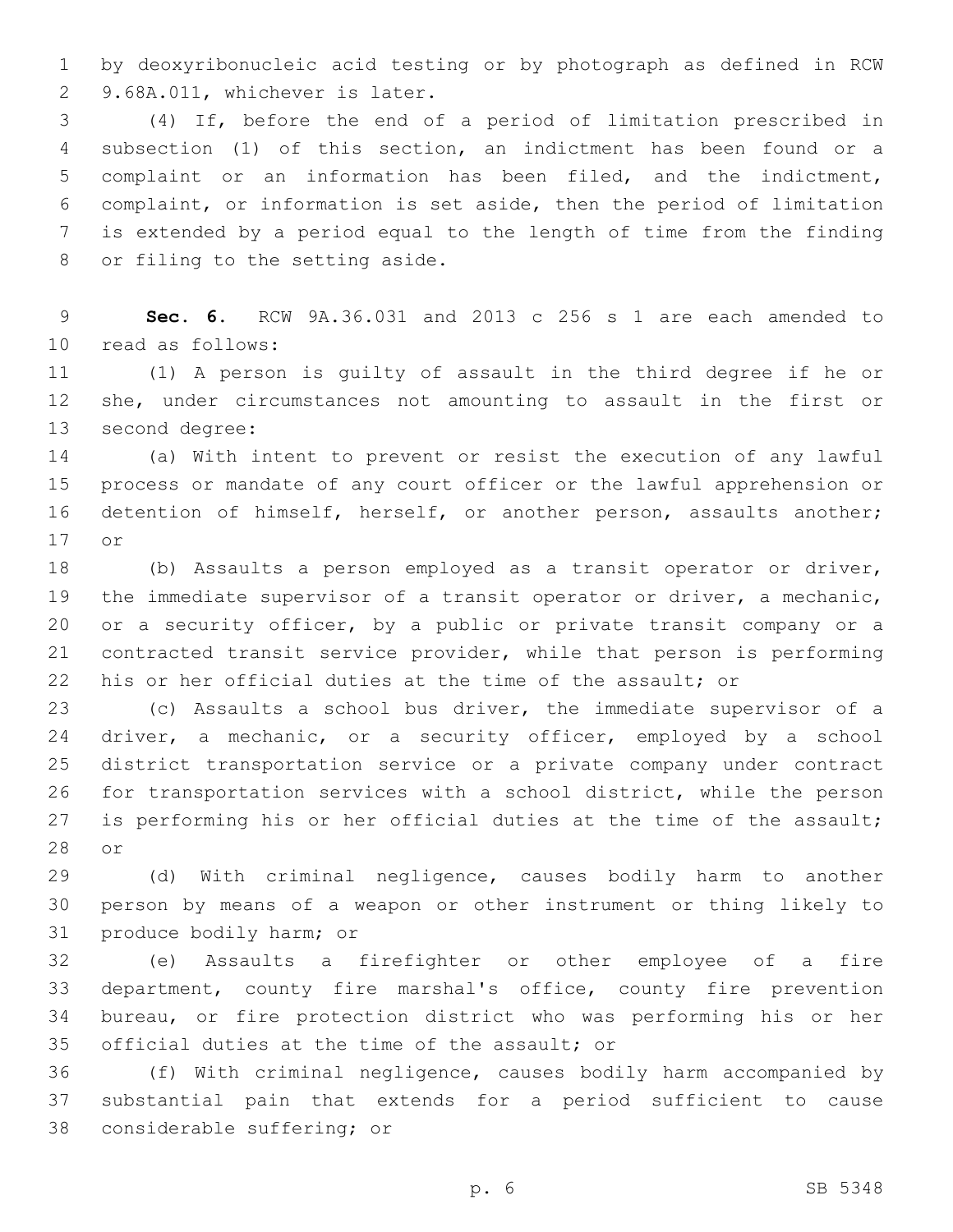(g) Assaults a law enforcement officer or other employee of a law enforcement agency who was performing his or her official duties at 3 the time of the assault; or

(h) Assaults a peace officer with a projectile stun gun; or

 (i) Assaults a nurse, physician, or health care provider who was performing his or her nursing or health care duties at the time of the assault. For purposes of this subsection: "Nurse" means a person licensed under chapter 18.79 RCW; "physician" means a person licensed under chapter 18.57 or 18.71 RCW; and "health care provider" means a person certified under chapter 18.71 or 18.73 RCW who performs emergency medical services or a person regulated under Title 18 RCW and employed by, or contracting with, a hospital licensed under 13 chapter 70.41 RCW; or

 (j) Assaults a judicial officer, court-related employee, county clerk, or county clerk's employee, while that person is performing his or her official duties at the time of the assault or as a result of that person's employment within the judicial system. For purposes of this subsection, "court-related employee" includes bailiffs, court reporters, judicial assistants, court managers, court managers' employees, and any other employee, regardless of title, who is 21 engaged in equivalent functions; or

 (k) Assaults a person located in a courtroom, jury room, judge's chamber, or any waiting area or corridor immediately adjacent to a courtroom, jury room, or judge's chamber. This section shall apply 25 only: (i) During the times when a courtroom, jury room, or judge's chamber is being used for judicial purposes during court proceedings; and (ii) if signage was posted in compliance with RCW 2.28.200 at the 28 time of the assault<sub>i or</sub>

 (l) Implants his or her gametes or reproductive material into a 30 patient without written consent.

(2) Assault in the third degree is a class C felony.

 **Sec. 7.** RCW 18.130.180 and 2020 c 187 s 2 are each amended to 33 read as follows:

 The following conduct, acts, or conditions constitute unprofessional conduct for any license holder under the jurisdiction 36 of this chapter:

 (1) The commission of any act involving moral turpitude, dishonesty, or corruption relating to the practice of the person's profession, whether the act constitutes a crime or not. If the act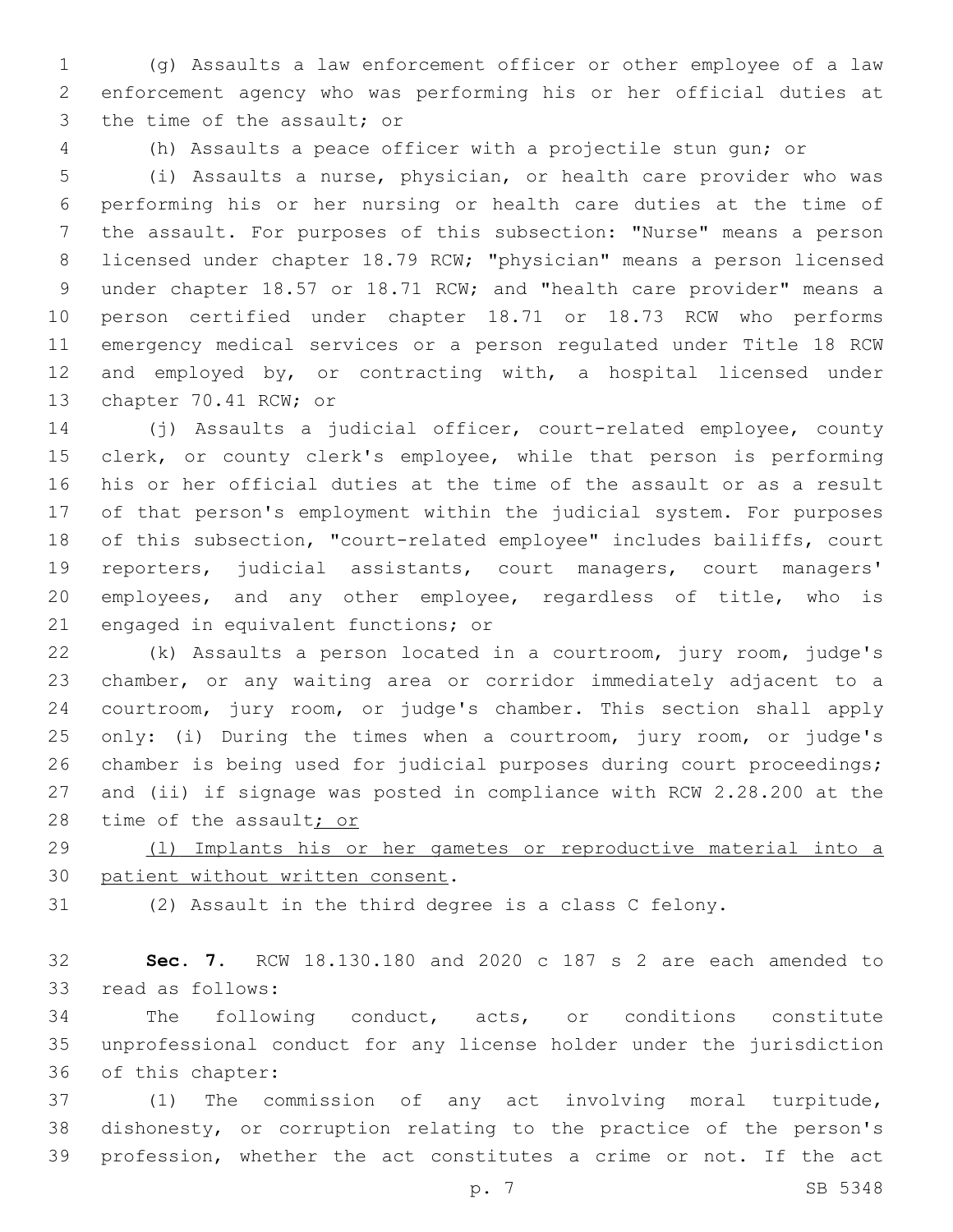constitutes a crime, conviction in a criminal proceeding is not a condition precedent to disciplinary action. Upon such a conviction, however, the judgment and sentence is conclusive evidence at the ensuing disciplinary hearing of the guilt of the license holder of the crime described in the indictment or information, and of the person's violation of the statute on which it is based. For the purposes of this section, conviction includes all instances in which a plea of guilty or nolo contendere is the basis for the conviction and all proceedings in which the sentence has been deferred or suspended. Nothing in this section abrogates rights guaranteed under 11 chapter 9.96A RCW;

 (2) Misrepresentation or concealment of a material fact in 13 obtaining a license or in reinstatement thereof;

(3) All advertising which is false, fraudulent, or misleading;

 (4) Incompetence, negligence, or malpractice which results in injury to a patient or which creates an unreasonable risk that a patient may be harmed. The use of a nontraditional treatment by itself shall not constitute unprofessional conduct, provided that it does not result in injury to a patient or create an unreasonable risk 20 that a patient may be harmed;

 (5) Suspension, revocation, or restriction of the individual's license to practice any health care profession by competent authority in any state, federal, or foreign jurisdiction, a certified copy of the order, stipulation, or agreement being conclusive evidence of the 25 revocation, suspension, or restriction;

 (6) Except when authorized by RCW 18.130.345, the possession, use, prescription for use, or distribution of controlled substances or legend drugs in any way other than for legitimate or therapeutic purposes, diversion of controlled substances or legend drugs, the violation of any drug law, or prescribing controlled substances for 31 oneself;

 (7) Violation of any state or federal statute or administrative rule regulating the profession in question, including any statute or rule defining or establishing standards of patient care or 35 professional conduct or practice;

 (8) Failure to cooperate with the disciplining authority by: (a) Not furnishing any papers, documents, records, or other

38 items;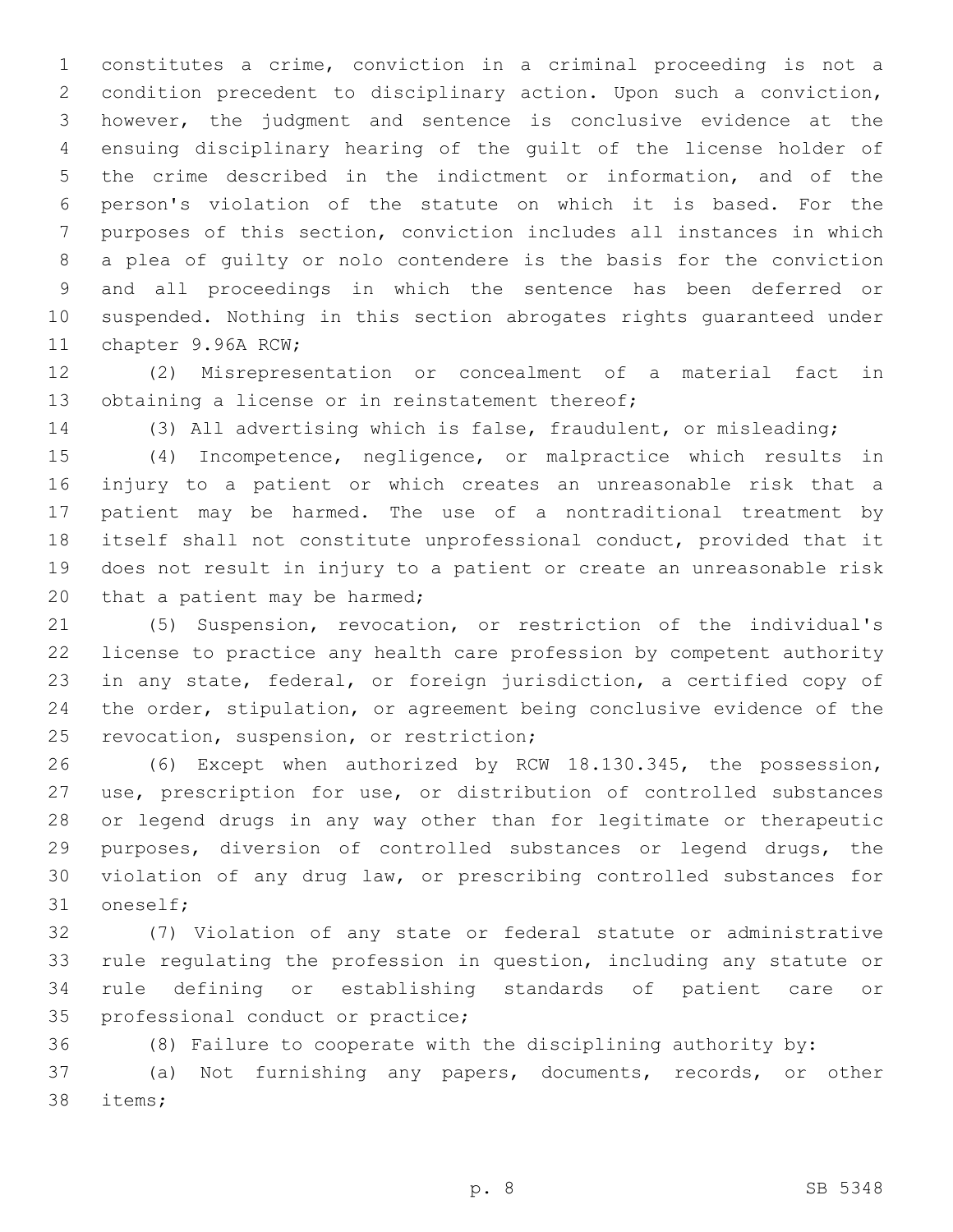(b) Not furnishing in writing a full and complete explanation covering the matter contained in the complaint filed with the 3 disciplining authority;

 (c) Not responding to subpoenas issued by the disciplining authority, whether or not the recipient of the subpoena is the 6 accused in the proceeding; or

 (d) Not providing reasonable and timely access for authorized representatives of the disciplining authority seeking to perform practice reviews at facilities utilized by the license holder;

 (9) Failure to comply with an order issued by the disciplining authority or a stipulation for informal disposition entered into with 12 the disciplining authority;

 (10) Aiding or abetting an unlicensed person to practice when a 14 license is required;

(11) Violations of rules established by any health agency;

 (12) Practice beyond the scope of practice as defined by law or 17 rule;

 (13) Misrepresentation or fraud in any aspect of the conduct of 19 the business or profession;

 (14) Failure to adequately supervise auxiliary staff to the 21 extent that the consumer's health or safety is at risk;

 (15) Engaging in a profession involving contact with the public while suffering from a contagious or infectious disease involving 24 serious risk to public health;

 (16) Promotion for personal gain of any unnecessary or inefficacious drug, device, treatment, procedure, or service;

 (17) Conviction of any gross misdemeanor or felony relating to the practice of the person's profession. For the purposes of this subsection, conviction includes all instances in which a plea of guilty or nolo contendere is the basis for conviction and all proceedings in which the sentence has been deferred or suspended. Nothing in this section abrogates rights guaranteed under chapter 33 9.96A RCW:

 (18) The procuring, or aiding or abetting in procuring, a 35 criminal abortion;

 (19) The offering, undertaking, or agreeing to cure or treat disease by a secret method, procedure, treatment, or medicine, or the treating, operating, or prescribing for any health condition by a method, means, or procedure which the licensee refuses to divulge 40 upon demand of the disciplining authority;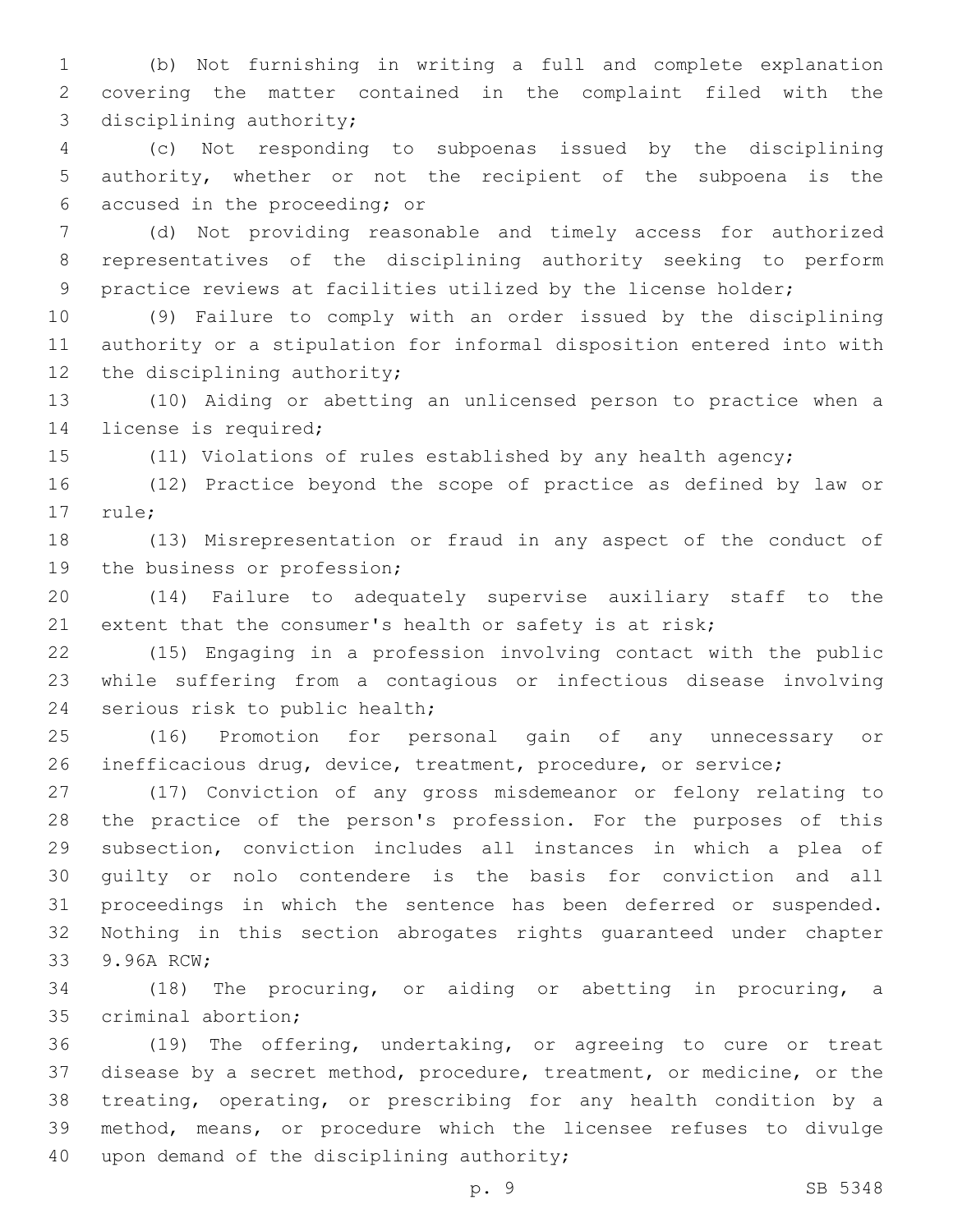(20) The willful betrayal of a practitioner-patient privilege as 2 recognized by law;

 (21) Violation of chapter 19.68 RCW or a pattern of violations of RCW 48.49.020 or 48.49.030;4

 (22) Interference with an investigation or disciplinary proceeding by willful misrepresentation of facts before the disciplining authority or its authorized representative, or by the use of threats or harassment against any patient or witness to prevent them from providing evidence in a disciplinary proceeding or any other legal action, or by the use of financial inducements to any patient or witness to prevent or attempt to prevent him or her from 12 providing evidence in a disciplinary proceeding;

13 (23) Current misuse of:

14 (a) Alcohol;

15 (b) Controlled substances; or

16 (c) Legend drugs;

 (24) Abuse of a client or patient or sexual contact with a client 18 or patient;

 (25) Acceptance of more than a nominal gratuity, hospitality, or subsidy offered by a representative or vendor of medical or health- related products or services intended for patients, in contemplation of a sale or for use in research publishable in professional journals, where a conflict of interest is presented, as defined by rules of the disciplining authority, in consultation with the department, based on recognized professional ethical standards;

26 (26) Violation of RCW 18.130.420;

 (27) Performing conversion therapy on a patient under age 28 eighteen;

- (28) Violation of RCW 18.130.430; or
- 30 (29) Violation of section 3 of this act.

 **Sec. 8.** RCW 9.94A.515 and 2020 c 344 s 4 are each amended to 32 read as follows:

| 33 | TABLE 2                                    |
|----|--------------------------------------------|
| 34 | CRIMES INCLUDED WITHIN EACH                |
| 35 | <b>SERIOUSNESS LEVEL</b>                   |
| 36 | Aggravated Murder 1 (RCW 10.95.020)<br>XVI |
| 37 | Homicide by abuse (RCW 9A.32.055)<br>XV.   |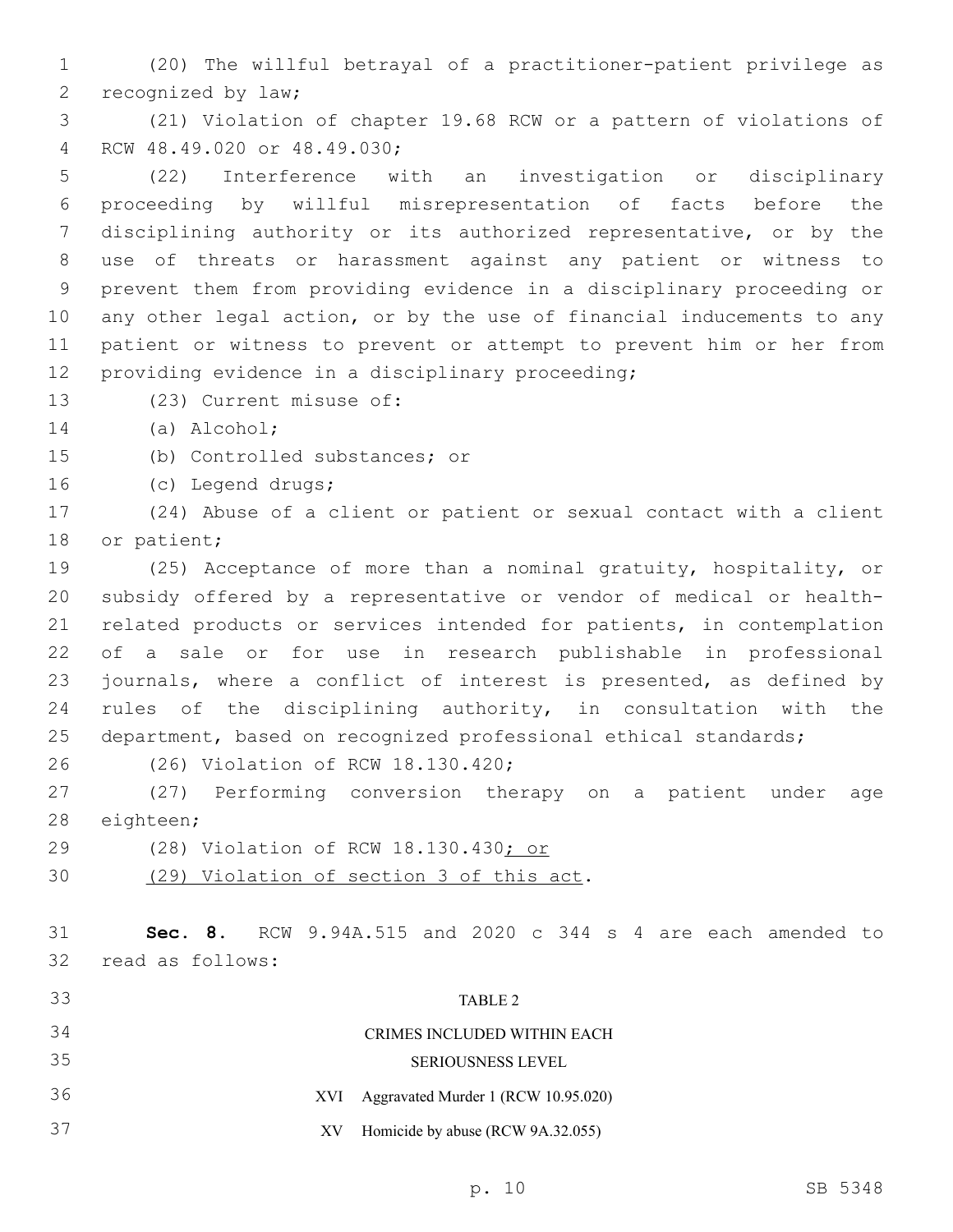| $\mathbf 1$    |      | Malicious explosion 1 (RCW              |
|----------------|------|-----------------------------------------|
| $\overline{2}$ |      | 70.74.280(1)                            |
| 3              |      | Murder 1 (RCW 9A.32.030)                |
| 4              | XIV  | Murder 2 (RCW 9A.32.050)                |
| 5              |      | Trafficking 1 (RCW 9A.40.100(1))        |
| 6              | XIII | Malicious explosion 2 (RCW              |
| 7              |      | 70.74.280(2)                            |
| 8              |      | Malicious placement of an explosive 1   |
| 9              |      | (RCW 70.74.270(1))                      |
| 10             | XІІ  | Assault 1 (RCW 9A.36.011)               |
| 11             |      | Assault of a Child 1 (RCW 9A.36.120)    |
| 12             |      | Malicious placement of an imitation     |
| 13             |      | device 1 (RCW 70.74.272(1)(a))          |
| 14             |      | Promoting Commercial Sexual Abuse of    |
| 15             |      | a Minor (RCW 9.68A.101)                 |
| 16             |      | Rape 1 (RCW 9A.44.040)                  |
| 17             |      | Rape of a Child 1 (RCW 9A.44.073)       |
| 18             |      | Trafficking 2 (RCW 9A.40.100(3))        |
| 19             | XI   | Manslaughter 1 (RCW 9A.32.060)          |
| 20             |      | Rape 2 (RCW 9A.44.050)                  |
| 21             |      | Rape of a Child 2 (RCW 9A.44.076)       |
| 22             |      | Vehicular Homicide, by being under the  |
| 23             |      | influence of intoxicating liquor or     |
| 24             |      | any drug (RCW 46.61.520)                |
| 25             |      | Vehicular Homicide, by the operation of |
| 26             |      | any vehicle in a reckless manner        |
| 27             |      | (RCW 46.61.520)                         |
| 28             | X    | Child Molestation 1 (RCW 9A.44.083)     |
| 29             |      | Criminal Mistreatment 1 (RCW            |
| 30             |      | 9A.42.020)                              |
| 31             |      | Indecent Liberties (with forcible       |
| 32<br>33       |      | compulsion) (RCW                        |
|                |      | 9A.44.100(1)(a)                         |
| 34             |      | Kidnapping 1 (RCW 9A.40.020)            |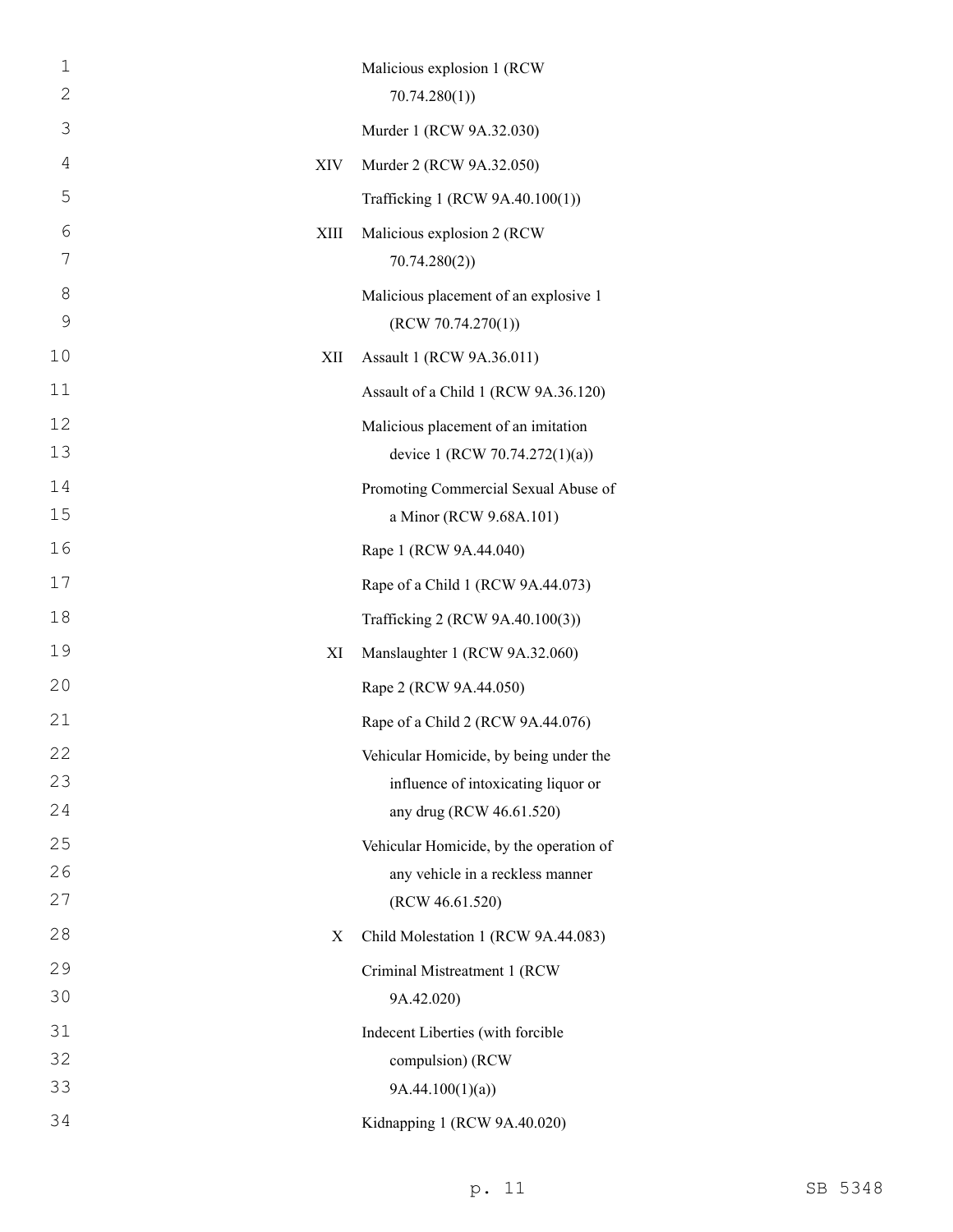| $\mathbf 1$    |             | Leading Organized Crime (RCW           |
|----------------|-------------|----------------------------------------|
| 2              |             | 9A.82.060(1)(a)                        |
| 3              |             | Malicious explosion 3 (RCW             |
| $\overline{4}$ |             | 70.74.280(3)                           |
| 5              |             | Sexually Violent Predator Escape (RCW  |
| 6              |             | 9A.76.115)                             |
| 7              | IX          | Abandonment of Dependent Person 1      |
| 8              |             | (RCW 9A.42.060)                        |
| 9              |             | Assault of a Child 2 (RCW 9A.36.130)   |
| 10             |             | Explosive devices prohibited (RCW      |
| 11             |             | 70.74.180)                             |
| 12             |             | Hit and Run-Death (RCW                 |
| 13             |             | 46.52.020(4)(a)                        |
| 14             |             | Homicide by Watercraft, by being under |
| 15             |             | the influence of intoxicating liquor   |
| 16             |             | or any drug (RCW 79A.60.050)           |
| 17             |             | Inciting Criminal Profiteering (RCW    |
| 18             |             | 9A.82.060(1)(b)                        |
| 19             |             | Malicious placement of an explosive 2  |
| 20             |             | (RCW 70.74.270(2))                     |
| 21             |             | Robbery 1 (RCW 9A.56.200)              |
| 22             |             | Sexual Exploitation (RCW 9.68A.040)    |
| 23             | <b>VIII</b> | Arson 1 (RCW 9A.48.020)                |
| 24             |             | Commercial Sexual Abuse of a Minor     |
| 25             |             | (RCW 9.68A.100)                        |
| 26             |             | Homicide by Watercraft, by the         |
| 27             |             | operation of any vessel in a reckless  |
| 28             |             | manner (RCW 79A.60.050)                |
| 29             |             | Manslaughter 2 (RCW 9A.32.070)         |
| 30             |             | Promoting Prostitution 1 (RCW          |
| 31             |             | 9A.88.070)                             |
| 32             |             | Theft of Ammonia (RCW 69.55.010)       |
| 33             | VII         | Air bag diagnostic systems (causing    |
| 34             |             | bodily injury or death) (RCW           |
| 35             |             | 46.37.660(2)(b)                        |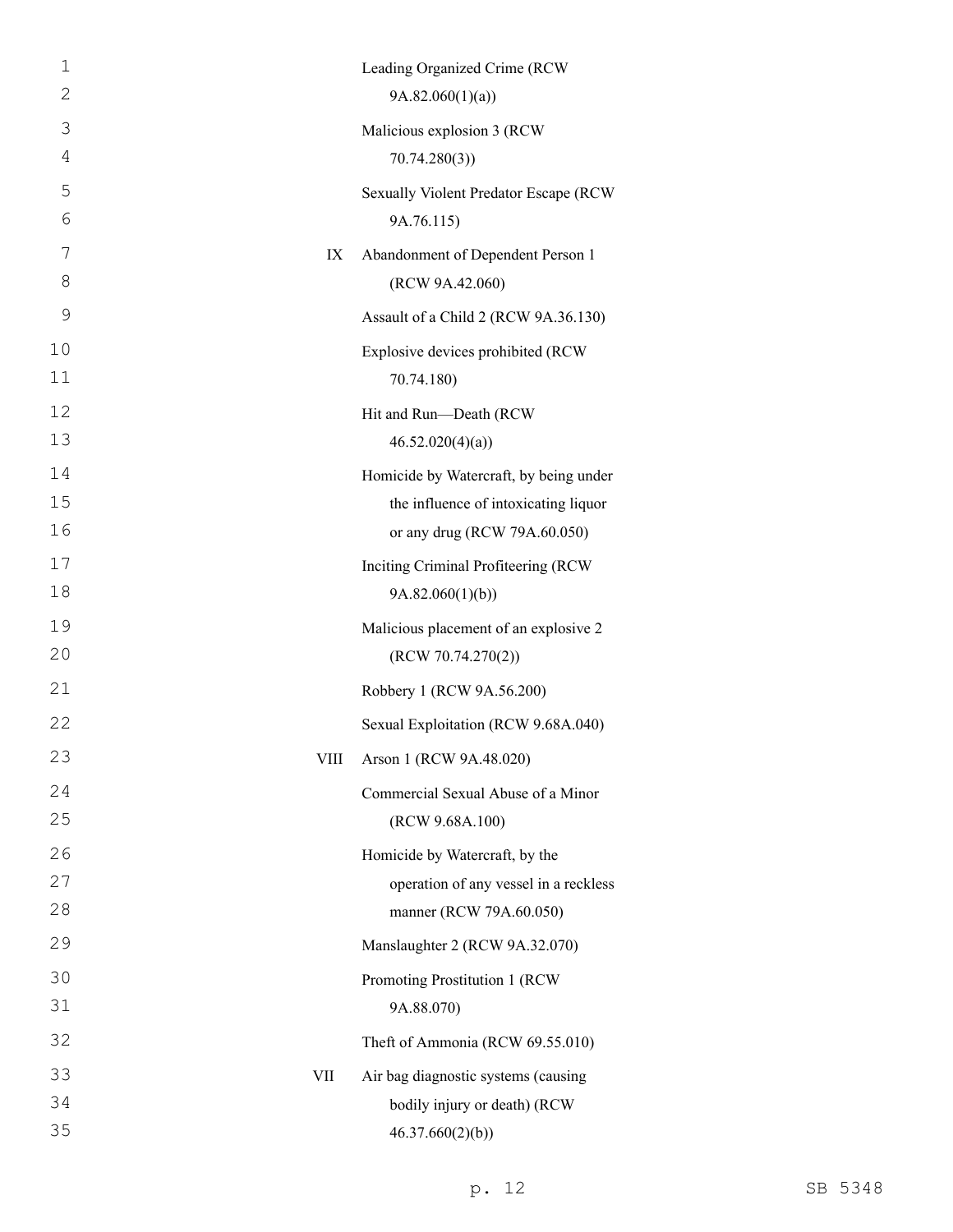| 1              | Air bag replacement requirements         |
|----------------|------------------------------------------|
| $\mathbf{2}$   | (causing bodily injury or death)         |
| 3              | (RCW 46.37.660(1)(b))                    |
| $\overline{4}$ | Burglary 1 (RCW 9A.52.020)               |
| 5              | Child Molestation 2 (RCW 9A.44.086)      |
| 6              | Civil Disorder Training (RCW             |
| 7              | 9A.48.120)                               |
| 8              | Dealing in depictions of minor engaged   |
| $\mathcal{G}$  | in sexually explicit conduct 1           |
| 10             | (RCW 9.68A.050(1))                       |
| 11             | Drive-by Shooting (RCW 9A.36.045)        |
| 12             | False Reporting 1 (RCW                   |
| 13             | 9A.84.040(2)(a)                          |
| 14             | Homicide by Watercraft, by disregard     |
| 15             | for the safety of others (RCW            |
| 16             | 79A.60.050)                              |
| 17             | Indecent Liberties (without forcible     |
| 18             | compulsion) (RCW 9A.44.100(1)            |
| 19             | $(b)$ and $(c)$ )                        |
| 20             | Introducing Contraband 1 (RCW            |
| 21             | 9A.76.140)                               |
| 22             | Malicious placement of an explosive 3    |
| 23             | (RCW 70.74.270(3))                       |
| 24             | Manufacture or import counterfeit,       |
| 25             | nonfunctional, damaged, or               |
| 26             | previously deployed air bag              |
| 27             | (causing bodily injury or death)         |
| 28             | (RCW 46.37.650(1)(b))                    |
| 29             | Negligently Causing Death By Use of a    |
| 30             | Signal Preemption Device (RCW            |
| 31             | 46.37.675)                               |
| 32             | Sell, install, or reinstall counterfeit, |
| 33             | nonfunctional, damaged, or               |
| 34             | previously deployed airbag (RCW          |
| 35             | 46.37.650(2)(b)                          |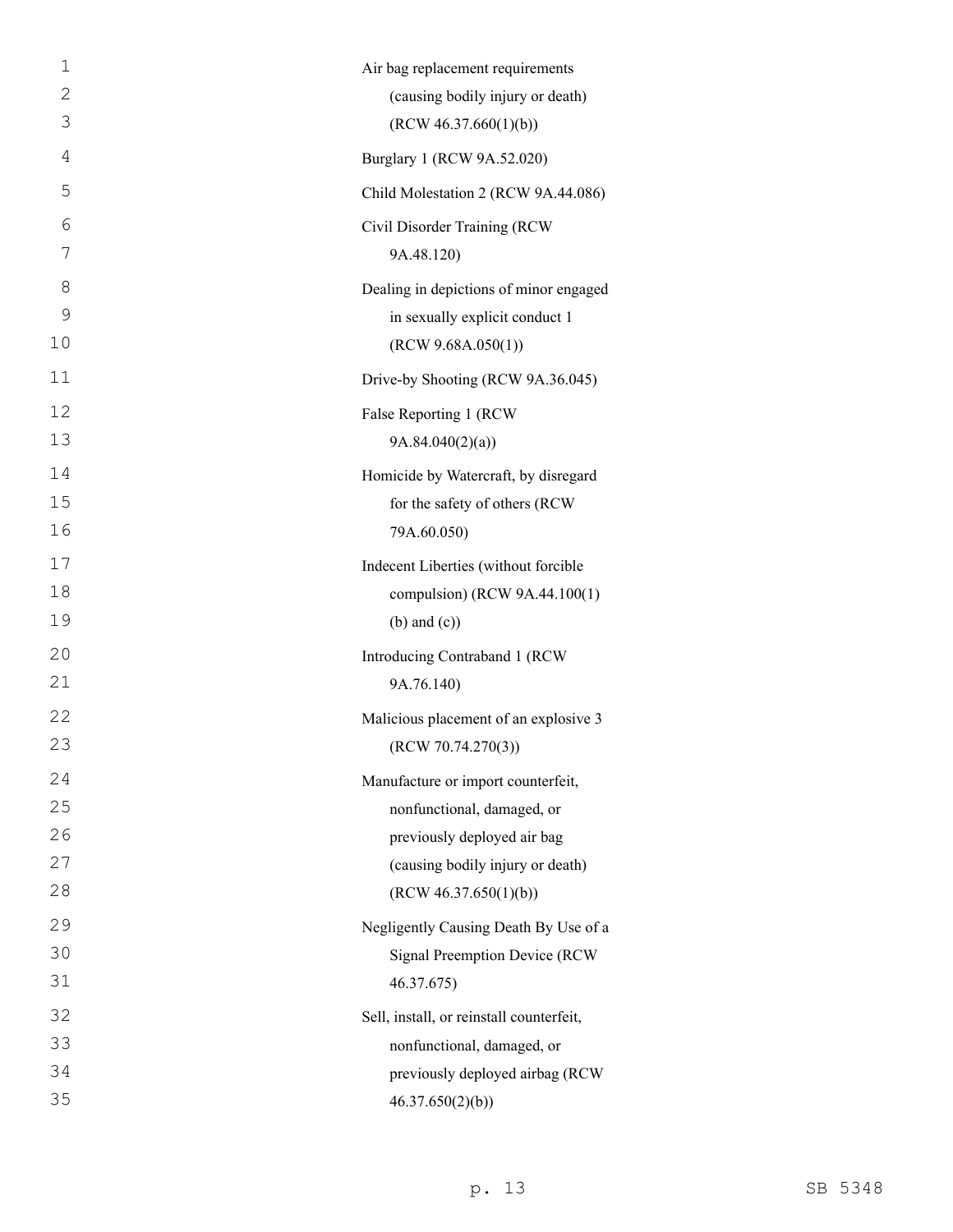| 1  |    | Sending, bringing into state depictions |
|----|----|-----------------------------------------|
| 2  |    | of minor engaged in sexually            |
| 3  |    | explicit conduct 1 (RCW                 |
| 4  |    | 9.68A.060(1)                            |
| 5  |    | Unlawful Possession of a Firearm in the |
| 6  |    | first degree (RCW $9.41.040(1)$ )       |
| 7  |    | Use of a Machine Gun or Bump-fire       |
| 8  |    | Stock in Commission of a Felony         |
| 9  |    | (RCW 9.41.225)                          |
| 10 |    | Vehicular Homicide, by disregard for    |
| 11 |    | the safety of others (RCW               |
| 12 |    | 46.61.520)                              |
| 13 | VI | Bail Jumping with Murder 1 (RCW         |
| 14 |    | 9A.76.170(3)(a)                         |
| 15 |    | Bribery (RCW 9A.68.010)                 |
| 16 |    | Incest 1 (RCW $9A.64.020(1)$ )          |
| 17 |    | Intimidating a Judge (RCW 9A.72.160)    |
| 18 |    | Intimidating a Juror/Witness (RCW       |
| 19 |    | 9A.72.110, 9A.72.130)                   |
| 20 |    | Malicious placement of an imitation     |
| 21 |    | device 2 (RCW 70.74.272(1)(b))          |
| 22 |    | Possession of Depictions of a Minor     |
| 23 |    | Engaged in Sexually Explicit            |
| 24 |    | Conduct 1 (RCW 9.68A.070(1))            |
| 25 |    | Rape of a Child 3 (RCW 9A.44.079)       |
| 26 |    | Theft of a Firearm (RCW 9A.56.300)      |
| 27 |    | Theft from a Vulnerable Adult 1 (RCW    |
| 28 |    | 9A.56.400(1)                            |
| 29 |    | Unlawful Storage of Ammonia (RCW        |
| 30 |    | 69.55.020                               |
| 31 | V  | Abandonment of Dependent Person 2       |
| 32 |    | (RCW 9A.42.070)                         |
| 33 |    | Advancing money or property for         |
| 34 |    | extortionate extension of credit        |
| 35 |    | (RCW 9A.82.030)                         |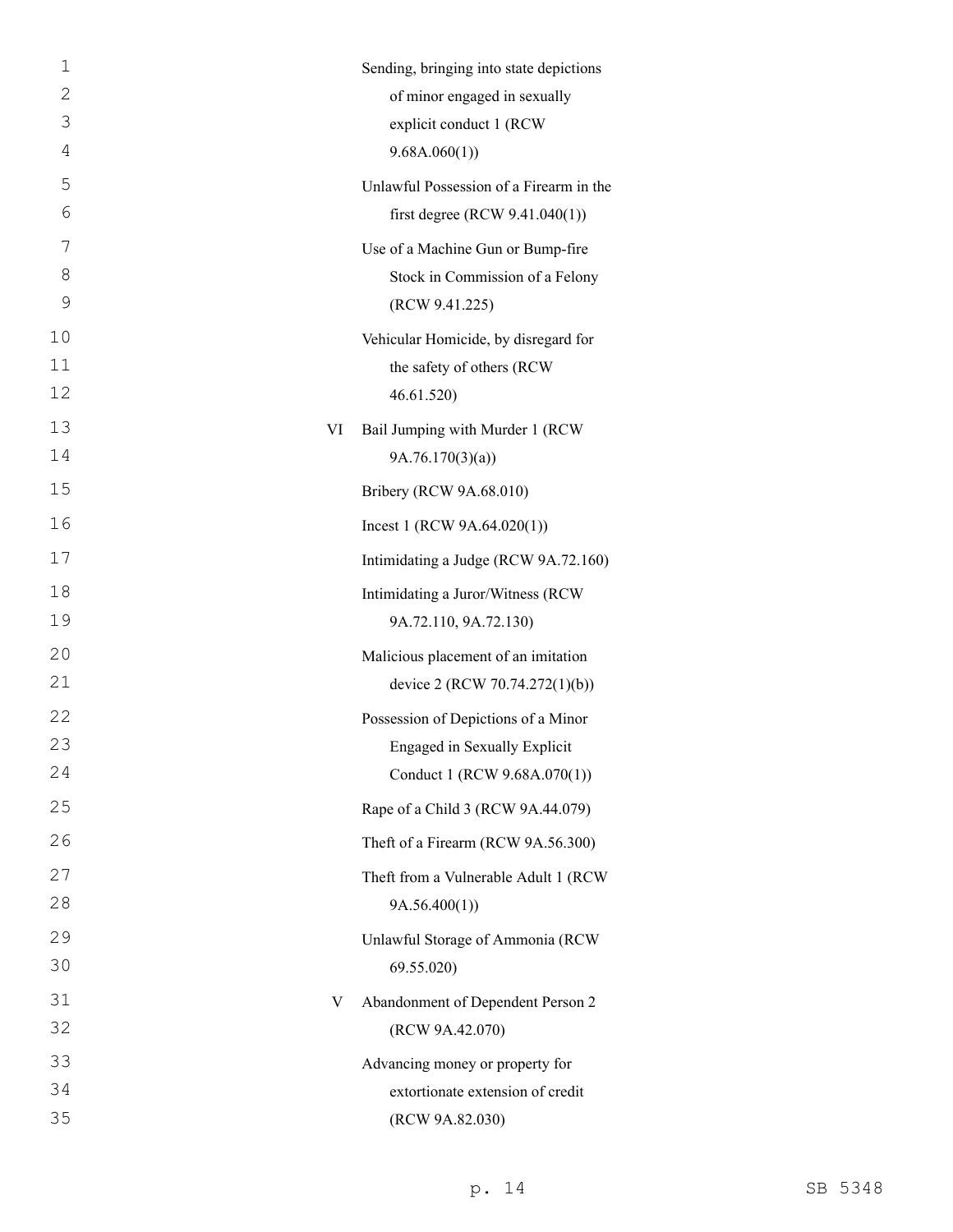| 1            | Air bag diagnostic systems (RCW       |
|--------------|---------------------------------------|
| $\mathbf{2}$ | 46.37.660(2)(c)                       |
| 3            | Air bag replacement requirements      |
| 4            | (RCW 46.37.660(1)(c))                 |
| 5            | Bail Jumping with class A Felony      |
| 6            | (RCW 9A.76.170(3)(b))                 |
| 7            | Child Molestation 3 (RCW 9A.44.089)   |
| 8            | Criminal Mistreatment 2 (RCW          |
| 9            | 9A.42.030)                            |
| 10           | Custodial Sexual Misconduct 1 (RCW    |
| 11           | 9A.44.160)                            |
| 12           | Dealing in Depictions of Minor        |
| 13           | Engaged in Sexually Explicit          |
| 14           | Conduct 2 (RCW 9.68A.050(2))          |
| 15           | Domestic Violence Court Order         |
| 16           | Violation (RCW 10.99.040,             |
| 17           | 10.99.050, 26.09.300, 26.10.220,      |
| 18           | 26.26B.050, 26.50.110, 26.52.070,     |
| 19           | or 74.34.145)                         |
| 20           | Extortion 1 (RCW 9A.56.120)           |
| 21           | Extortionate Extension of Credit (RCW |
| 22           | 9A.82.020)                            |
| 23           | <b>Extortionate Means to Collect</b>  |
| 24           | Extensions of Credit (RCW             |
| 25           | 9A.82.040)                            |
| 26           | Incest 2 (RCW $9A.64.020(2)$ )        |
| 27           | Kidnapping 2 (RCW 9A.40.030)          |
| 28           | Manufacture or import counterfeit,    |
| 29           | nonfunctional, damaged, or            |
| 30           | previously deployed air bag (RCW      |
| 31           | 46.37.650(1)(c)                       |
| 32           | Perjury 1 (RCW 9A.72.020)             |
| 33           | Persistent prison misbehavior (RCW    |
| 34           | 9.94.070)                             |
| 35           | Possession of a Stolen Firearm (RCW   |
| 36           | 9A.56.310)                            |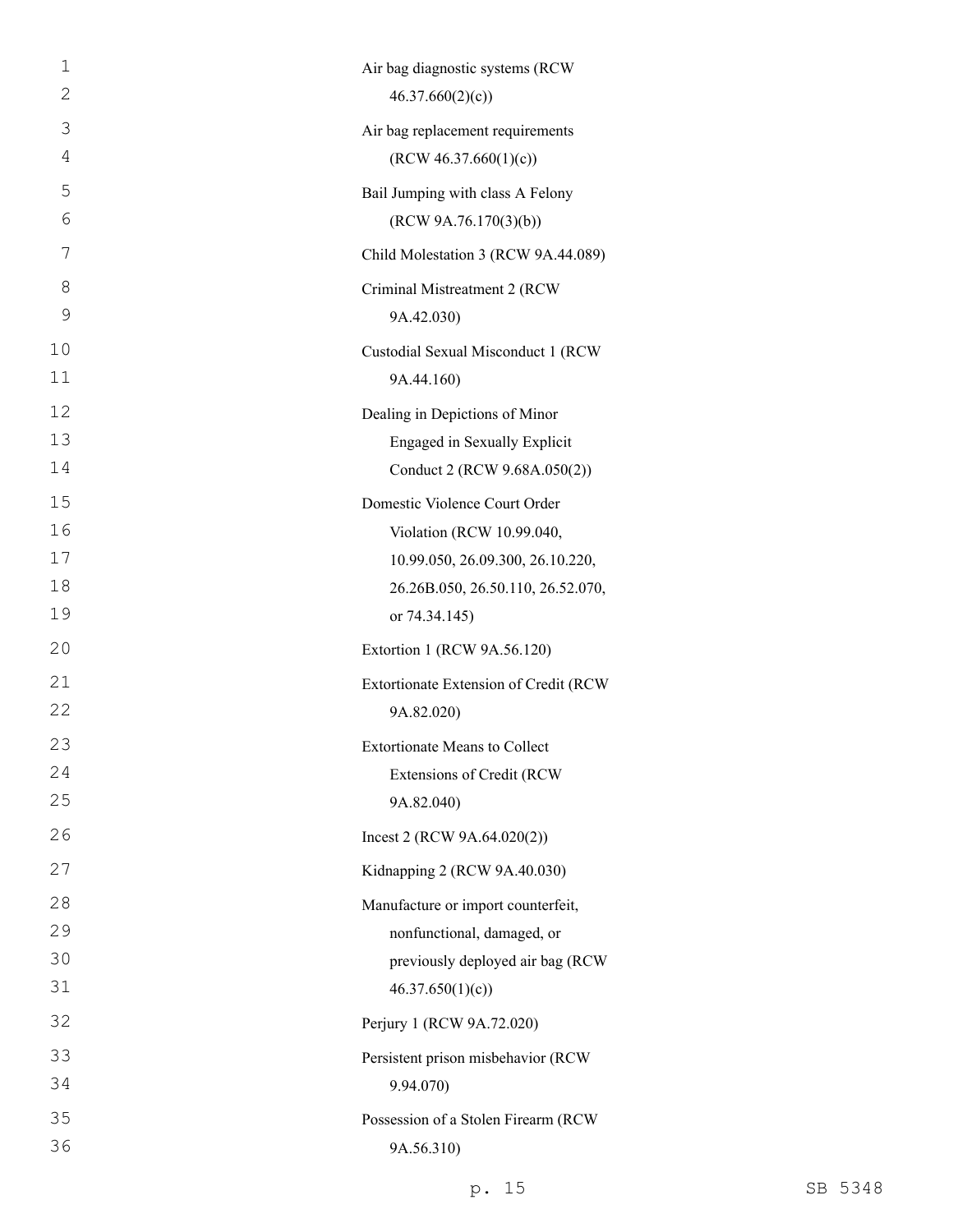| $\mathbf 1$    |    | Rape 3 (RCW 9A.44.060)                   |
|----------------|----|------------------------------------------|
| $\mathbf{2}$   |    | Rendering Criminal Assistance 1 (RCW     |
| 3              |    | 9A.76.070)                               |
| $\overline{4}$ |    | Sell, install, or reinstall counterfeit, |
| 5              |    | nonfunctional, damaged, or               |
| 6              |    | previously deployed airbag (RCW          |
| 7              |    | 46.37.650(2)(c)                          |
| 8              |    | Sending, Bringing into State Depictions  |
| 9              |    | of Minor Engaged in Sexually             |
| 10             |    | <b>Explicit Conduct 2 (RCW)</b>          |
| 11             |    | 9.68A.060(2))                            |
| 12             |    | Sexual Misconduct with a Minor 1         |
| 13             |    | (RCW 9A.44.093)                          |
| 14             |    | Sexually Violating Human Remains         |
| 15             |    | (RCW 9A.44.105)                          |
| 16             |    | Stalking (RCW 9A.46.110)                 |
| 17             |    | Taking Motor Vehicle Without             |
| 18             |    | Permission 1 (RCW 9A.56.070)             |
| 19             | IV | Arson 2 (RCW 9A.48.030)                  |
| 20             |    | Assault 2 (RCW 9A.36.021)                |
| 21             |    | Assault 3 (of a Peace Officer with a     |
| 22             |    | Projectile Stun Gun) (RCW                |
| 23             |    | 9A.36.031(1)(h))                         |
| 24             |    | Assault 4 (third domestic violence       |
| 25             |    | offense) (RCW 9A.36.041(3))              |
| 26             |    | Assault by Watercraft (RCW               |
| 27             |    | 79A.60.060)                              |
| 28             |    | Bribing a Witness/Bribe Received by      |
| 29             |    | Witness (RCW 9A.72.090,                  |
| 30             |    | 9A.72.100)                               |
| 31             |    | Cheating 1 (RCW 9.46.1961)               |
| 32             |    | Commercial Bribery (RCW 9A.68.060)       |
| 33             |    | Counterfeiting (RCW 9.16.035(4))         |
| 34             |    | Driving While Under the Influence        |
| 35             |    | (RCW 46.61.502(6))                       |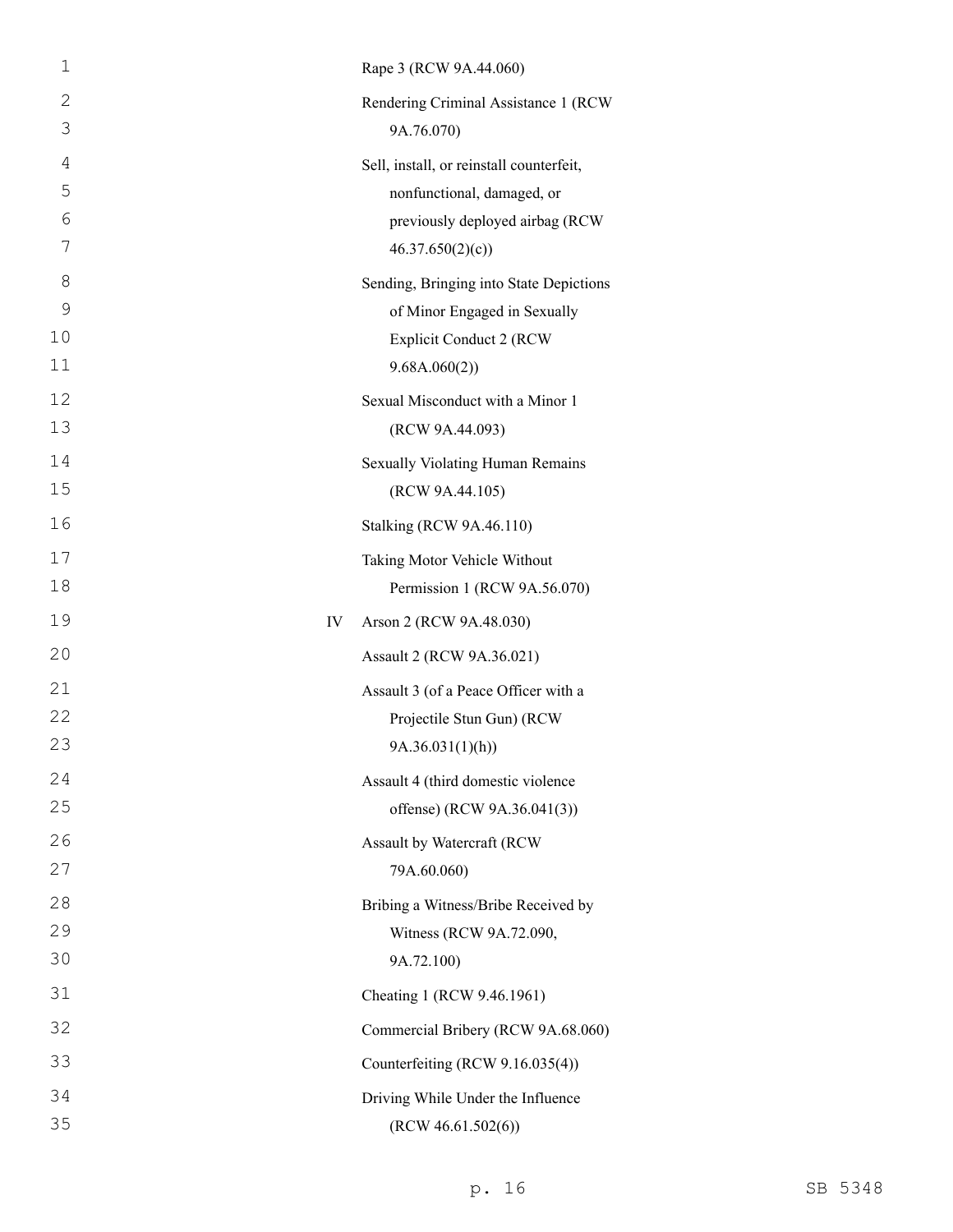| $\mathbf 1$ | Endangerment with a Controlled          |
|-------------|-----------------------------------------|
| 2           | Substance (RCW 9A.42.100)               |
| 3           | Escape 1 (RCW 9A.76.110)                |
| 4           | Hate Crime (RCW 9A.36.080)              |
| 5           | Hit and Run-Injury (RCW                 |
| 6           | 46.52.020(4)(b)                         |
| 7           | Hit and Run with Vessel-Injury          |
| 8           | Accident (RCW 79A.60.200(3))            |
| 9           | Identity Theft 1 (RCW 9.35.020(2))      |
| 10          | Indecent Exposure to Person Under Age   |
| 11          | Fourteen (subsequent sex offense)       |
| 12          | (RCW 9A.88.010)                         |
| 13          | Influencing Outcome of Sporting Event   |
| 14          | (RCW 9A.82.070)                         |
| 15          | Physical Control of a Vehicle While     |
| 16          | Under the Influence (RCW                |
| 17          | 46.61.504(6)                            |
| 18          | Possession of Depictions of a Minor     |
| 19<br>20    | <b>Engaged in Sexually Explicit</b>     |
|             | Conduct 2 (RCW 9.68A.070(2))            |
| 21          | Residential Burglary (RCW 9A.52.025)    |
| 22          | Robbery 2 (RCW 9A.56.210)               |
| 23          | Theft of Livestock 1 (RCW 9A.56.080)    |
| 24          | Threats to Bomb (RCW 9.61.160)          |
| 25          | Trafficking in Stolen Property 1 (RCW   |
| 26          | 9A.82.050)                              |
| 27          | Unlawful factoring of a credit card or  |
| 28          | payment card transaction (RCW           |
| 29          | 9A.56.290(4)(b)                         |
| 30          | Unlawful transaction of health coverage |
| 31          | as a health care service contractor     |
| 32          | (RCW 48.44.016(3))                      |
| 33          | Unlawful transaction of health coverage |
| 34<br>35    | as a health maintenance                 |
|             | organization (RCW 48.46.033(3))         |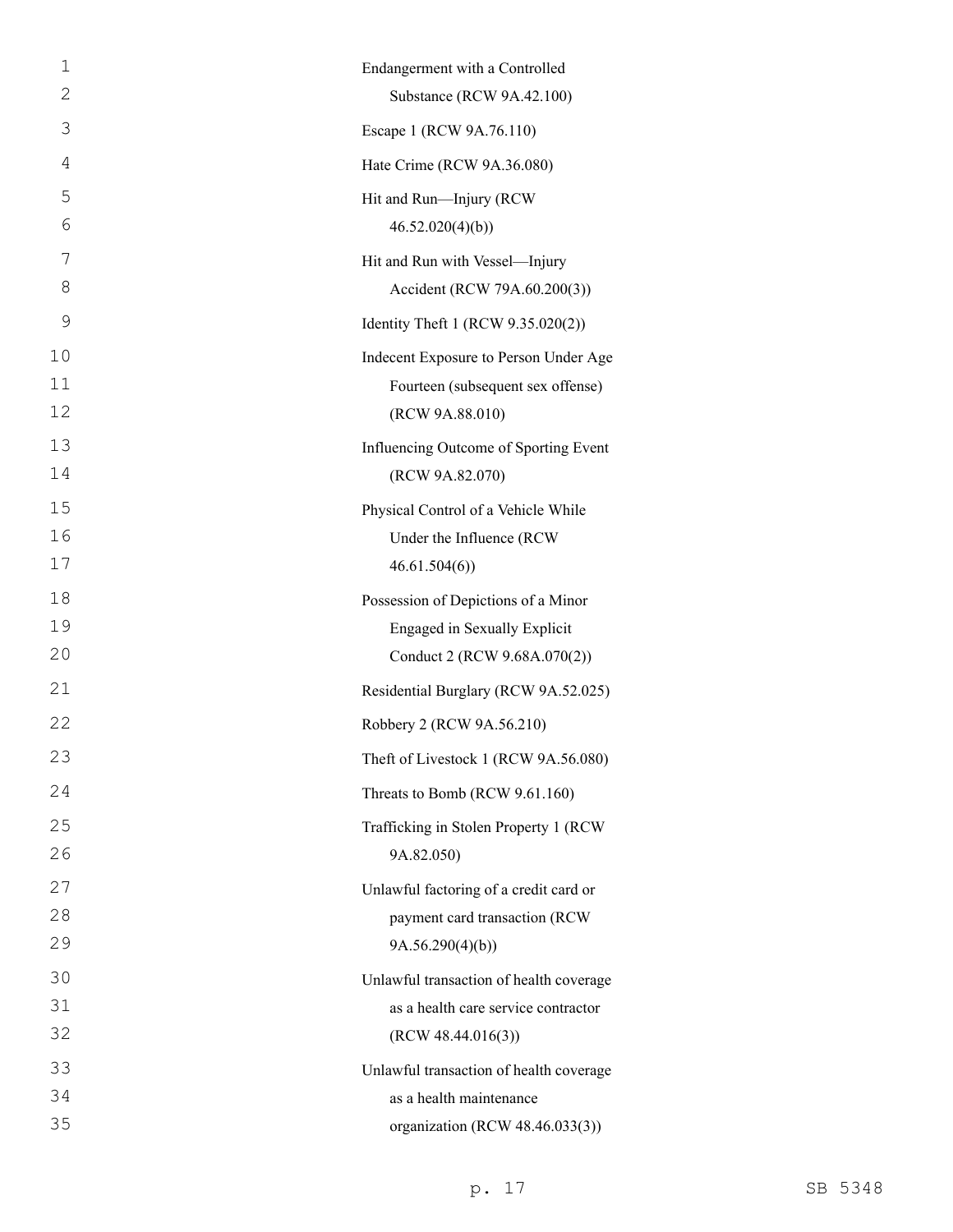| $\mathbf 1$ | Unlawful transaction of insurance                                |
|-------------|------------------------------------------------------------------|
| 2           | business (RCW 48.15.023(3))                                      |
| 3           | Unlicensed practice as an insurance                              |
| 4           | professional (RCW $48.17.063(2)$ )                               |
| 5           | Use of Proceeds of Criminal                                      |
| 6           | Profiteering (RCW 9A.82.080 (1)                                  |
| 7           | and $(2)$ )                                                      |
| 8           | Vehicle Prowling 2 (third or subsequent                          |
| 9           | offense) (RCW 9A.52.100(3))                                      |
| 10          | Vehicular Assault, by being under the                            |
| 11          | influence of intoxicating liquor or                              |
| 12          | any drug, or by the operation or                                 |
| 13<br>14    | driving of a vehicle in a reckless<br>manner (RCW 46.61.522)     |
| 15          |                                                                  |
| 16          | Viewing of Depictions of a Minor<br>Engaged in Sexually Explicit |
| 17          | Conduct 1 (RCW 9.68A.075(1))                                     |
| 18          | Willful Failure to Return from Furlough                          |
| 19          | (RCW 72.66.060)                                                  |
| 20          | Animal Cruelty 1 (Sexual Conduct or<br>Ш                         |
| 21          | Contact) (RCW 16.52.205(3))                                      |
| 22          | Assault 3 (Except Assault 3 of a Peace                           |
| 23          | Officer With a Projectile Stun Gun)                              |
| 24          | (RCW 9A.36.031 except subsection                                 |
| 25          | (1)(h))                                                          |
| 26          | Assault of a Child 3 (RCW 9A.36.140)                             |
| 27          | Bail Jumping with class B or C Felony                            |
| 28          | (RCW 9A.76.170(3)(c))                                            |
| 29          | Burglary 2 (RCW 9A.52.030)                                       |
| 30          | Communication with a Minor for                                   |
| 31          | <b>Immoral Purposes (RCW)</b>                                    |
| 32          | 9.68A.090)                                                       |
| 33          | Criminal Gang Intimidation (RCW                                  |
| 34          | 9A.46.120)                                                       |
| 35          | Custodial Assault (RCW 9A.36.100)                                |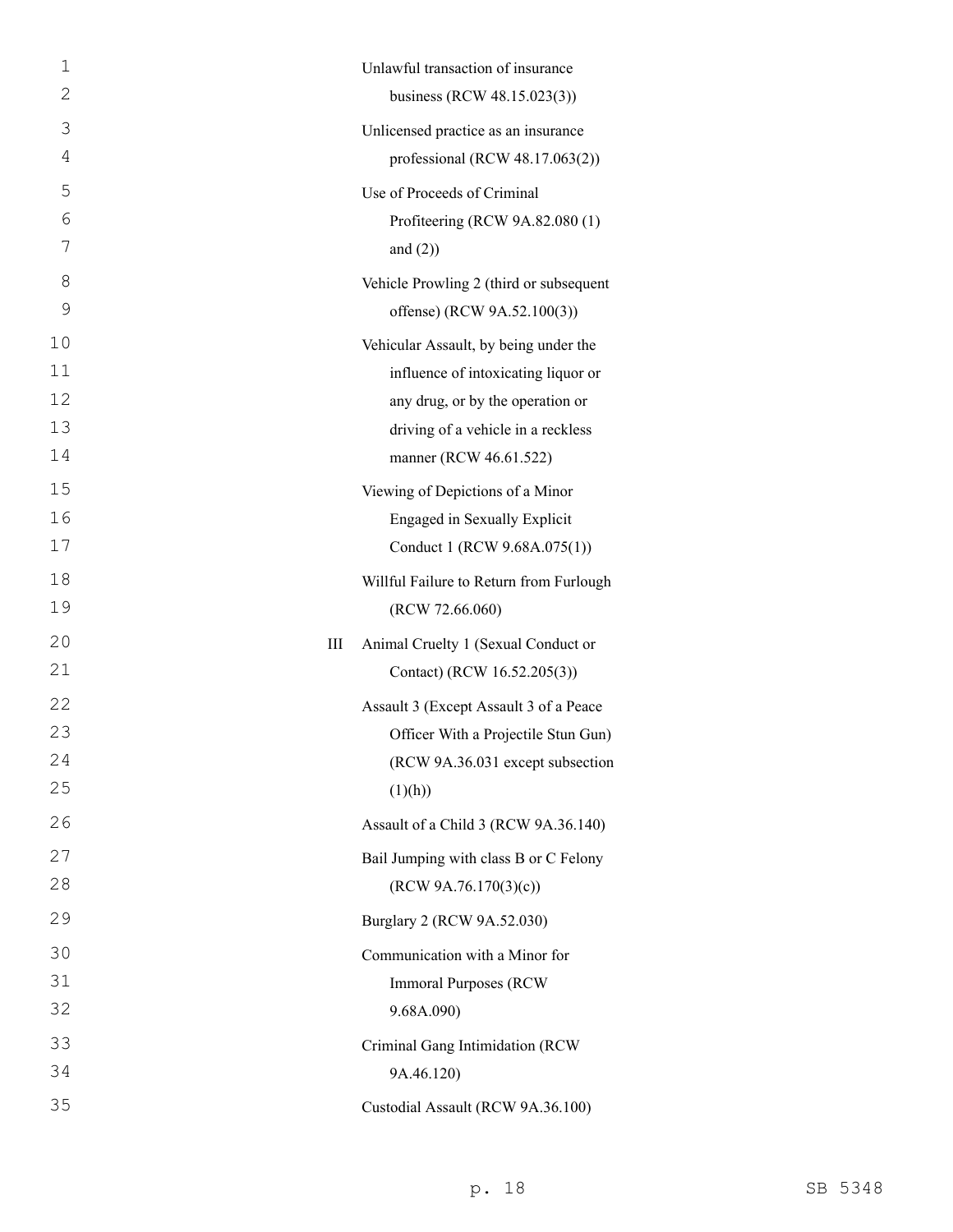| 1              | Cyberstalking (subsequent conviction or |
|----------------|-----------------------------------------|
| 2              | threat of death) (RCW $9.61.260(3)$ )   |
| 3              | Escape 2 (RCW 9A.76.120)                |
| $\overline{4}$ | Extortion 2 (RCW 9A.56.130)             |
| 5              | False Reporting 2 (RCW                  |
| 6              | 9A.84.040(2)(b)                         |
| 7              | Harassment (RCW 9A.46.020)              |
| 8              | Intimidating a Public Servant (RCW      |
| 9              | 9A.76.180)                              |
| 10             | Introducing Contraband 2 (RCW           |
| 11             | 9A.76.150)                              |
| 12             | Malicious Injury to Railroad Property   |
| 13             | (RCW 81.60.070)                         |
| 14             | Manufacture of Untraceable Firearm      |
| 15             | with Intent to Sell (RCW 9.41.190)      |
| 16             | Manufacture or Assembly of an           |
| 17             | Undetectable Firearm or                 |
| 18             | Untraceable Firearm (RCW                |
| 19             | 9.41.325)                               |
| 20             | Mortgage Fraud (RCW 19.144.080)         |
| 21             | Negligently Causing Substantial Bodily  |
| 22             | Harm By Use of a Signal                 |
| 23             | Preemption Device (RCW                  |
| 24             | 46.37.674)                              |
| 25             | Organized Retail Theft 1 (RCW           |
| 26             | 9A.56.350(2)                            |
| 27             | Perjury 2 (RCW 9A.72.030)               |
| 28             | Possession of Incendiary Device (RCW    |
| 29             | 9.40.120)                               |
| 30             | Possession of Machine Gun, Bump-Fire    |
| 31             | Stock, Undetectable Firearm, or         |
| 32             | Short-Barreled Shotgun or Rifle         |
| 33             | (RCW 9.41.190)                          |
| 34             | Promoting Prostitution 2 (RCW           |
| 35             | 9A.88.080)                              |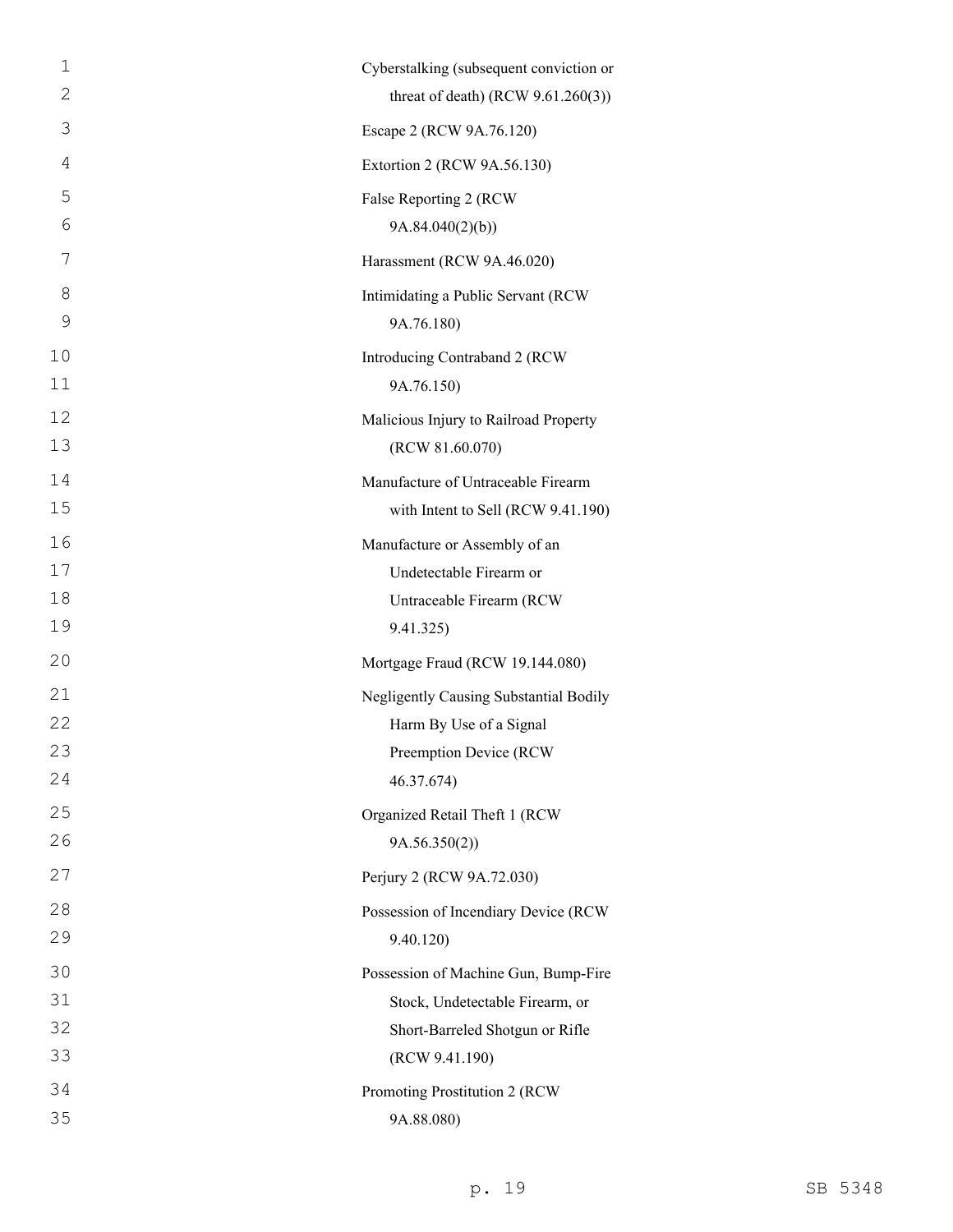| $\mathbf 1$  | Retail Theft with Special Circumstances  |
|--------------|------------------------------------------|
| $\mathbf{2}$ | 1 (RCW 9A.56.360(2))                     |
| 3            | Securities Act violation (RCW            |
| 4            | 21.20.400)                               |
| 5            | Tampering with a Witness (RCW            |
| 6            | 9A.72.120)                               |
| 7            | Telephone Harassment (subsequent         |
| 8            | conviction or threat of death) (RCW      |
| 9            | 9.61.230(2)                              |
| 10           | Theft of Livestock 2 (RCW 9A.56.083)     |
| 11           | Theft with the Intent to Resell 1 (RCW   |
| 12           | 9A.56.340(2))                            |
| 13           | Trafficking in Stolen Property 2 (RCW    |
| 14           | 9A.82.055)                               |
| 15           | Unlawful Hunting of Big Game 1 (RCW      |
| 16           | 77.15.410(3)(b)                          |
| 17           | Unlawful Imprisonment (RCW               |
| 18           | 9A.40.040)                               |
| 19           | Unlawful Misbranding of Fish or          |
| 20           | Shellfish 1 (RCW 77.140.060(3))          |
| 21           | Unlawful possession of firearm in the    |
| 22           | second degree (RCW 9.41.040(2))          |
| 23           | Unlawful Taking of Endangered Fish or    |
| 24           | Wildlife 1 (RCW 77.15.120(3)(b))         |
| 25           | Unlawful Trafficking in Fish, Shellfish, |
| 26           | or Wildlife 1 (RCW                       |
| 27           | 77.15.260(3)(b))                         |
| 28           | Unlawful Use of a Nondesignated          |
| 29           | Vessel (RCW 77.15.530(4))                |
| 30           | Vehicular Assault, by the operation or   |
| 31           | driving of a vehicle with disregard      |
| 32           | for the safety of others (RCW            |
| 33           | 46.61.522                                |
| 34           | Willful Failure to Return from Work      |
| 35           | Release (RCW 72.65.070)                  |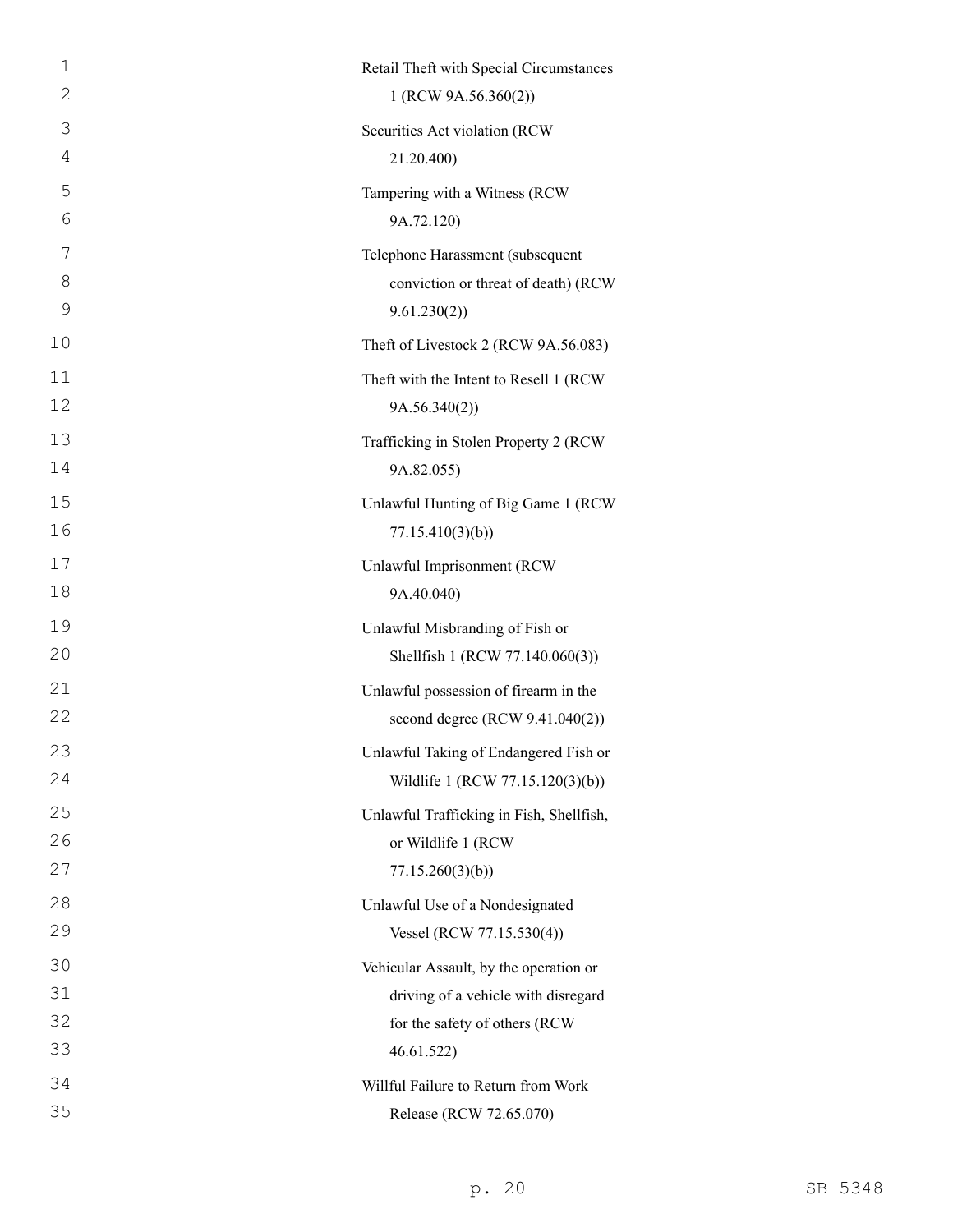| $\mathbf{1}$   | $\rm II$ | Commercial Fishing Without a License                                |
|----------------|----------|---------------------------------------------------------------------|
| 2              |          | 1 (RCW 77.15.500(3)(b))                                             |
| 3              |          | Computer Trespass 1 (RCW 9A.90.040)                                 |
| $\overline{4}$ |          | Counterfeiting (RCW 9.16.035(3))                                    |
| 5              |          | Electronic Data Service Interference                                |
| 6              |          | (RCW 9A.90.060)                                                     |
| 7              |          | Electronic Data Tampering 1 (RCW                                    |
| 8              |          | 9A.90.080)                                                          |
| 9              |          | Electronic Data Theft (RCW 9A.90.100)                               |
| 10             |          | Engaging in Fish Dealing Activity                                   |
| 11             |          | Unlicensed 1 (RCW 77.15.620(3))                                     |
| 12             |          | <b>Escape from Community Custody</b>                                |
| 13             |          | (RCW 72.09.310)                                                     |
| 14             |          | Failure to Register as a Sex Offender                               |
| 15             |          | (second or subsequent offense)                                      |
| 16<br>17       |          | (RCW 9A.44.130 prior to June 10,                                    |
|                |          | 2010, and RCW 9A.44.132)                                            |
| 18<br>19       |          | Health Care False Claims (RCW<br>48.80.030)                         |
| 20             |          |                                                                     |
|                |          | Identity Theft 2 (RCW 9.35.020(3))                                  |
| 21<br>22       |          | <b>Improperly Obtaining Financial</b><br>Information (RCW 9.35.010) |
| 23             |          |                                                                     |
|                |          | Malicious Mischief 1 (RCW 9A.48.070)                                |
| 24<br>25       |          | Organized Retail Theft 2 (RCW                                       |
| 26             |          | 9A.56.350(3)                                                        |
| 27             |          | Possession of Stolen Property 1 (RCW<br>9A.56.150)                  |
| 28             |          | Possession of a Stolen Vehicle (RCW                                 |
| 29             |          | 9A.56.068)                                                          |
| 30             |          | Retail Theft with Special Circumstances                             |
| 31             |          | 2 (RCW 9A.56.360(3))                                                |
| 32             |          | Scrap Processing, Recycling, or                                     |
| 33             |          | Supplying Without a License                                         |
| 34             |          | (second or subsequent offense)                                      |
| 35             |          | (RCW 19.290.100)                                                    |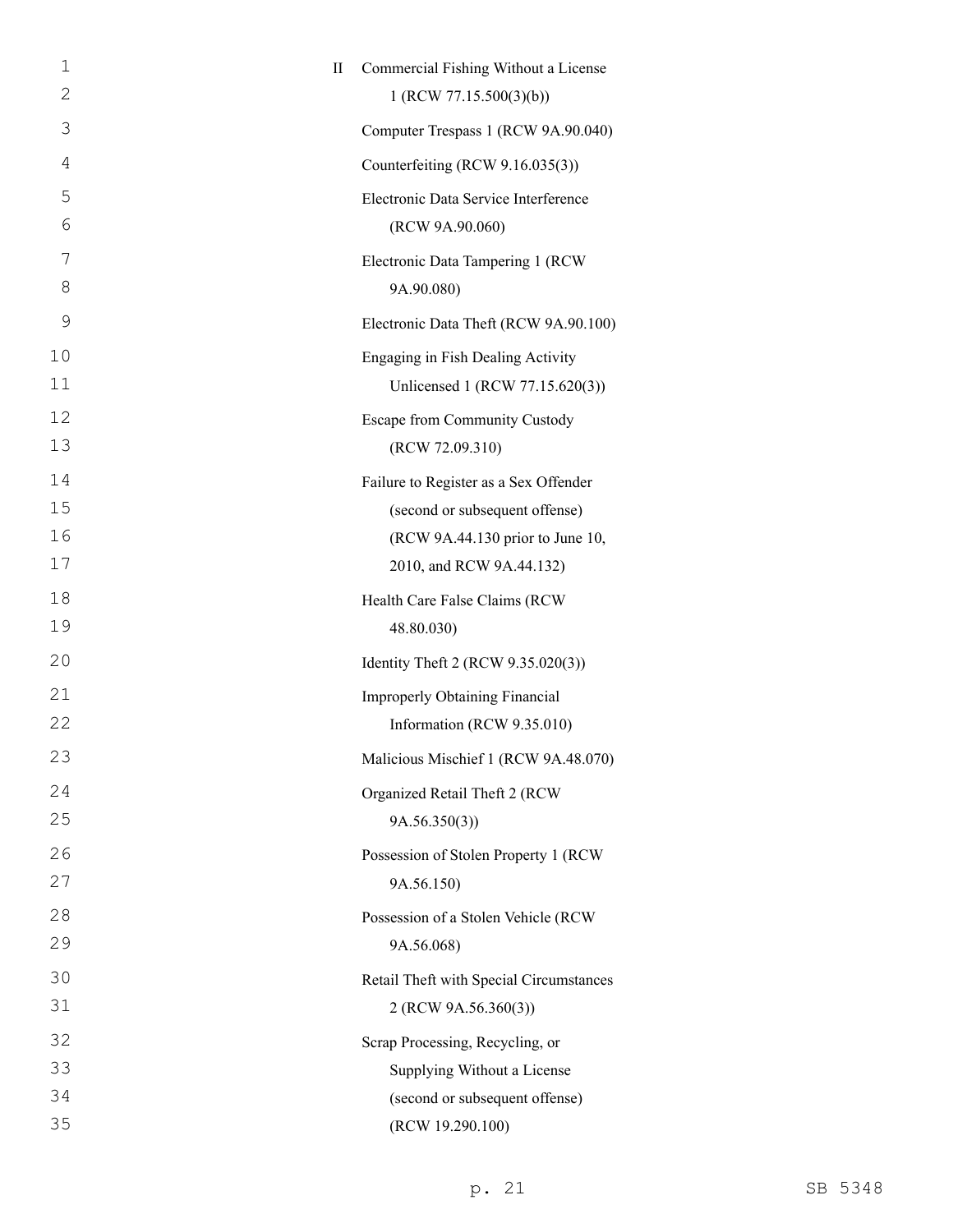| $\mathbf 1$ | Theft 1 (RCW 9A.56.030)                  |
|-------------|------------------------------------------|
| 2           | Theft of a Motor Vehicle (RCW            |
| 3           | 9A.56.065)                               |
| 4           | Theft of Rental, Leased, Lease-          |
| 5           | purchased, or Loaned Property            |
| 6           | (valued at five thousand dollars or      |
| 7           | more) (RCW 9A.56.096(5)(a))              |
| 8           | Theft with the Intent to Resell 2 (RCW   |
| 9           | 9A.56.340(3)                             |
| 10          | Trafficking in Insurance Claims (RCW     |
| 11          | 48.30A.015)                              |
| 12          | Unlawful factoring of a credit card or   |
| 13          | payment card transaction (RCW            |
| 14          | 9A.56.290(4)(a)                          |
| 15          | Unlawful Participation of Non-Indians    |
| 16          | in Indian Fishery (RCW                   |
| 17          | 77.15.570(2)                             |
| 18          | Unlawful Practice of Law (RCW            |
| 19          | 2.48.180)                                |
| 20          | Unlawful Purchase or Use of a License    |
| 21          | (RCW 77.15.650(3)(b))                    |
| 22          | Unlawful Trafficking in Fish, Shellfish, |
| 23          | or Wildlife 2 (RCW                       |
| 24          | 77.15.260(3)(a)                          |
| 25          | Unlicensed Practice of a Profession or   |
| 26          | Business (RCW 18.130.190(7))             |
| 27          | Voyeurism 1 (RCW 9A.44.115)              |
| 28<br>I     | Attempting to Elude a Pursuing Police    |
| 29          | Vehicle (RCW 46.61.024)                  |
| 30          | False Representation in Assisted         |
| 31          | Reproduction (section 3 of this act)     |
| 32          | False Verification for Welfare (RCW      |
| 33          | 74.08.055)                               |
| 34          | Forgery (RCW 9A.60.020)                  |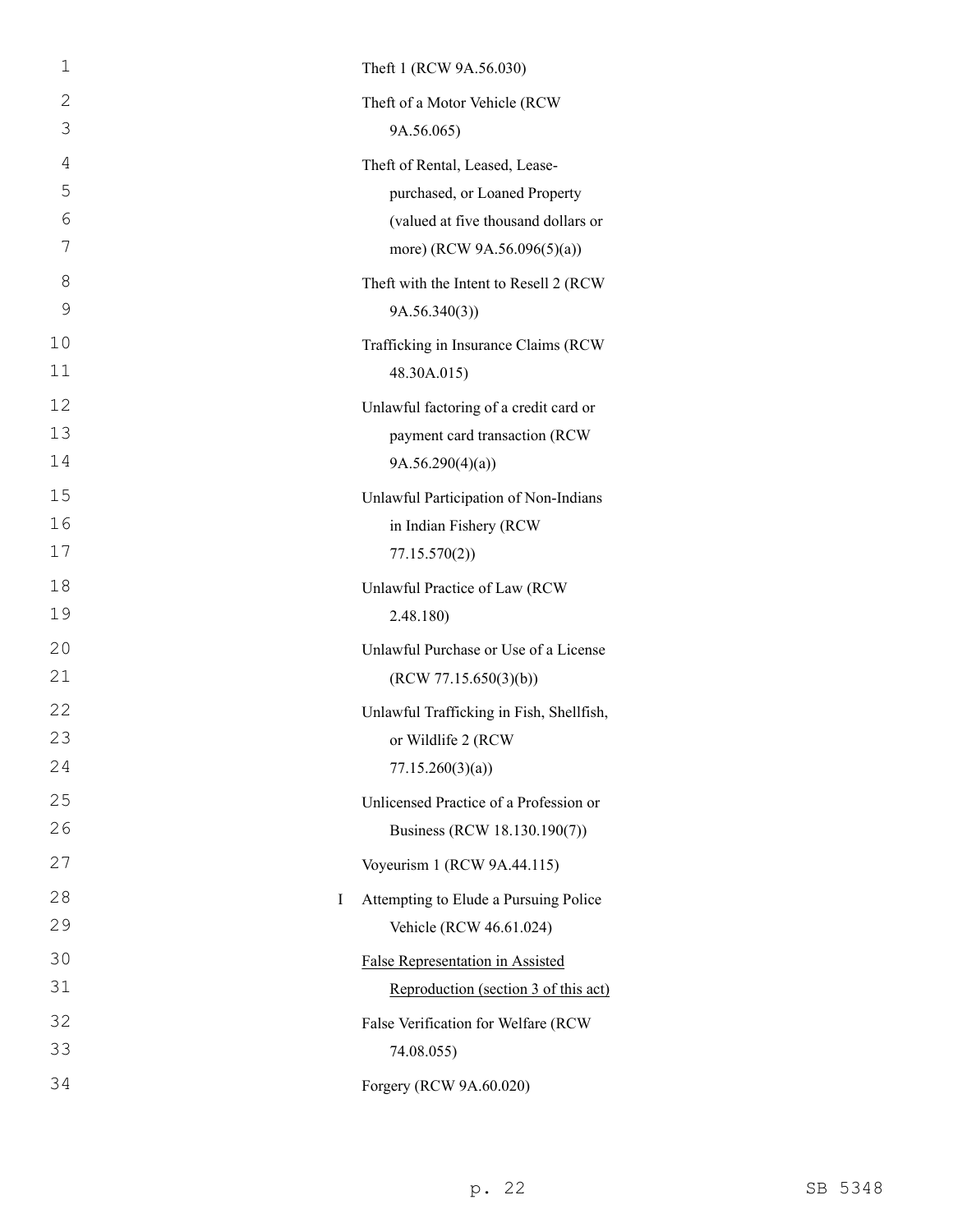| 1  | Fraudulent Creation or Revocation of a |
|----|----------------------------------------|
| 2  | Mental Health Advance Directive        |
| 3  | (RCW 9A.60.060)                        |
| 4  | Malicious Mischief 2 (RCW 9A.48.080)   |
| 5  | Mineral Trespass (RCW 78.44.330)       |
| 6  | Possession of Stolen Property 2 (RCW)  |
| 7  | 9A.56.160)                             |
| 8  | Reckless Burning 1 (RCW 9A.48.040)     |
| 9  | Spotlighting Big Game 1 (RCW           |
| 10 | 77.15.450(3)(b)                        |
| 11 | Suspension of Department Privileges 1  |
| 12 | (RCW 77.15.670(3)(b))                  |
| 13 | Taking Motor Vehicle Without           |
| 14 | Permission 2 (RCW 9A.56.075)           |
| 15 | Theft 2 (RCW 9A.56.040)                |
| 16 | Theft from a Vulnerable Adult 2 (RCW   |
| 17 | 9A.56.400(2)                           |
| 18 | Theft of Rental, Leased, Lease-        |
| 19 | purchased, or Loaned Property          |
| 20 | (valued at seven hundred fifty         |
| 21 | dollars or more but less than five     |
| 22 | thousand dollars) (RCW                 |
| 23 | 9A.56.096(5)(b))                       |
| 24 | Transaction of insurance business      |
| 25 | beyond the scope of licensure          |
| 26 | (RCW 48.17.063)                        |
| 27 | Unlawful Fish and Shellfish Catch      |
| 28 | Accounting (RCW 77.15.630(3)(b))       |
| 29 | Unlawful Issuance of Checks or Drafts  |
| 30 | (RCW 9A.56.060)                        |
| 31 | Unlawful Possession of Fictitious      |
| 32 | Identification (RCW 9A.56.320)         |
| 33 | Unlawful Possession of Instruments of  |
| 34 | Financial Fraud (RCW 9A.56.320)        |
| 35 | Unlawful Possession of Payment         |
| 36 | Instruments (RCW 9A.56.320)            |